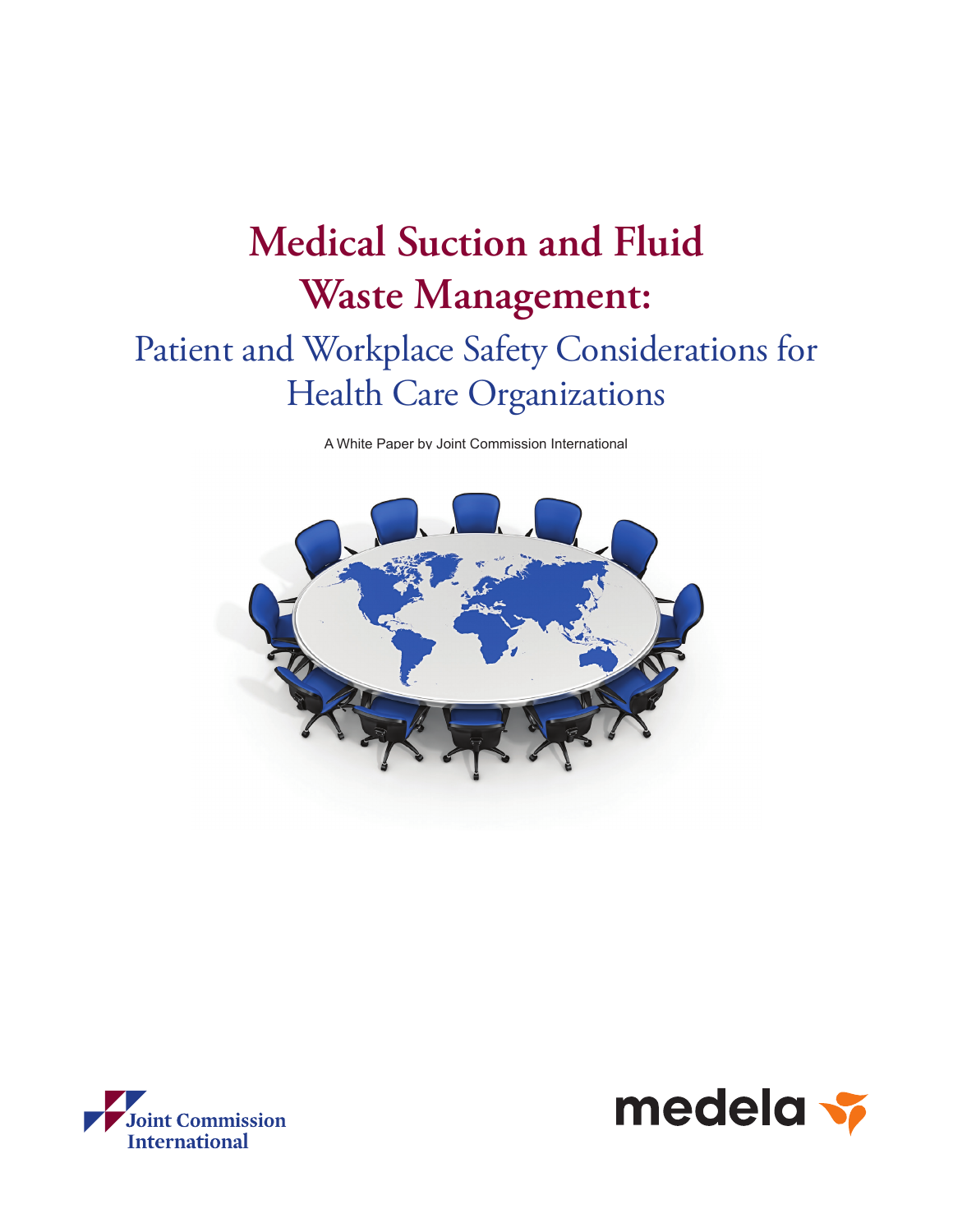#### **AUTHORS**

Chinhak Chun, MD, Consultant, Joint Commission International (JCI) Marwa Zohdy, Ph.D., Vice President, Global Consulting Services, Joint Commission International (JCI)

#### **DISCLAIMER**

This white paper was supported in part by funding from Medela. All content in this white paper was created and controlled only by JCI. You are solely responsible for any decision to use the white paper as a guideline for assisting your health care organization in reducing risks of medical suction and fluid waste management. It is only a guideline, and you have to decide whether it needs to be tailored to fit the practices and settings at your organization. JCI's provision of this white paper, as funded by Medela, is on a non-exclusive basis, and is not an endorsement of that company or its products or services; it is also not a statement that Medela's expertise or products or services are superior to those of other comparable companies. JCI, as a matter of policy, does not endorse products or services. JCI may make available all the subject matter in this white paper to any other party interested in furthering JCI's efforts to improve quality and safety.

#### **JOINT COMMISSION INTERNATIONAL**

#### **A DIVISION OF JOINT COMMISSION RESOURCES, INC.**

The mission of JCI is to improve the safety and quality of care in the international community through the provision of education, publications, consultation, and evaluation services. JCI's education programs and publications support, but are separate from, its accreditation activities. Attendees at JCI educational programs and readers of JCI publications receive no special consideration or treatment in, or confidential information about, the accreditation process.

© 2017 Joint Commission International. All rights reserved. This white paper may not be reproduced in any form or by any means without written permission from JCI. Send requests to make copies of any part of this work to permissions@jcrinc.com.

Printed in the USA 5 4 3 2 1

For more information about JCI, please visit <http://www.jointcommissioninternational.org>.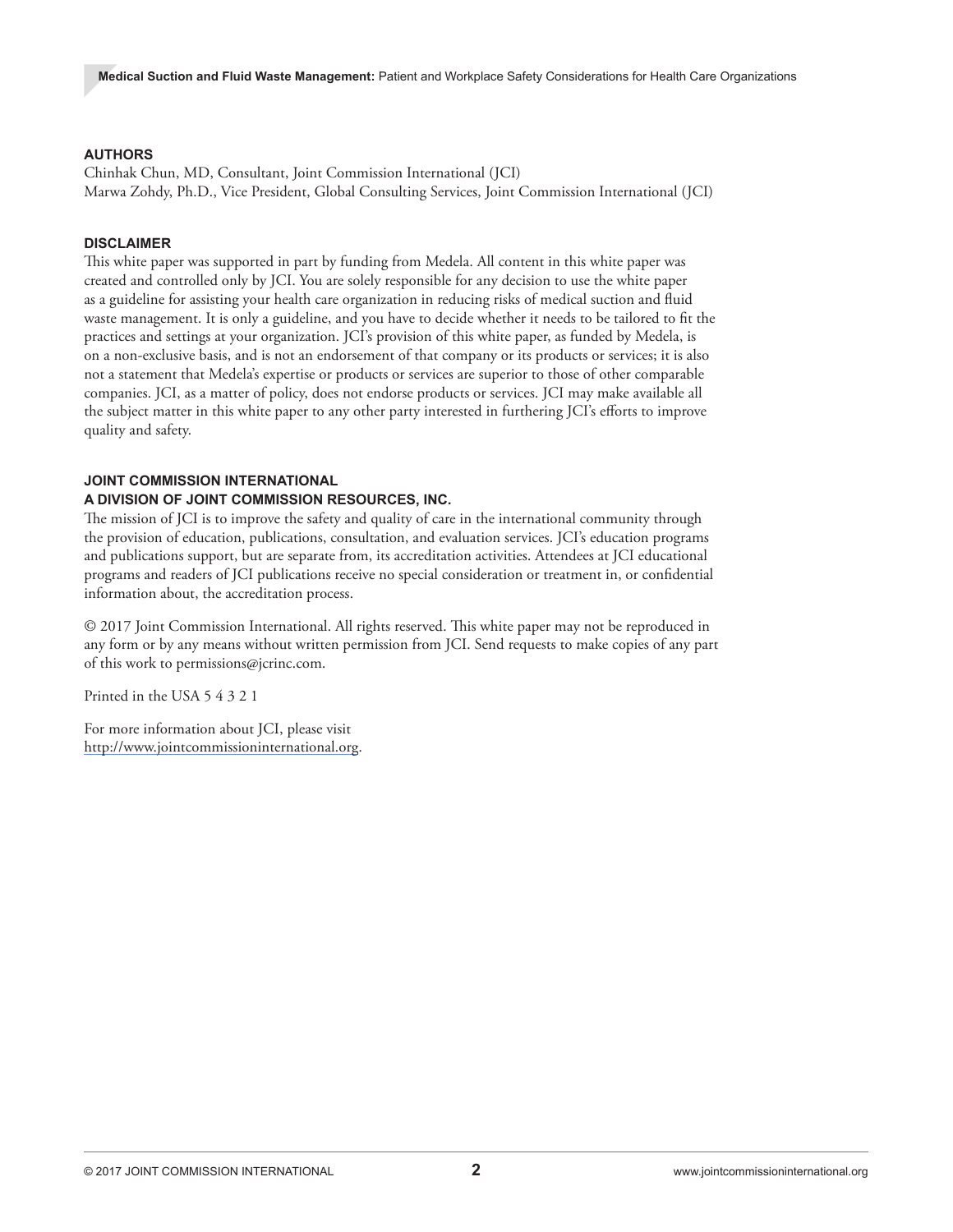# **Executive Summary**

Medical suction and the management of collected fluids are essential and ubiquitous activities for care of patients across the care continuum. As medical suction and fluid management technology have rapidly evolved and become available using a wide variety of devices, minor and serious adverse events have occurred without raising a global alert about the risk to patients. Human error, transmission of infection, excessive negative pressure, and equipment failure are the most common causes of adverse events.

This burgeoning technology also produces a huge amount of fluids and solid medical waste, posing a significant risk in the form of biohazards to patients, waste handlers, and the environment. Emerging and reemerging global infectious diseases present an urgent and compelling reason for safe waste management on a global scale.

This white paper provides a high-level review of the current state of medical vacuum suction and fluid waste management systems. It also includes clear recommendations on managing fluid waste and evidence-based purchasing and managing the vacuum suction system, including a suggested checklist for reference. It is recommended that practice guidelines and strict maintenance requirements are established for safe and effective use of this important technology to improve patient and workplace safety in health care organizations around the globe.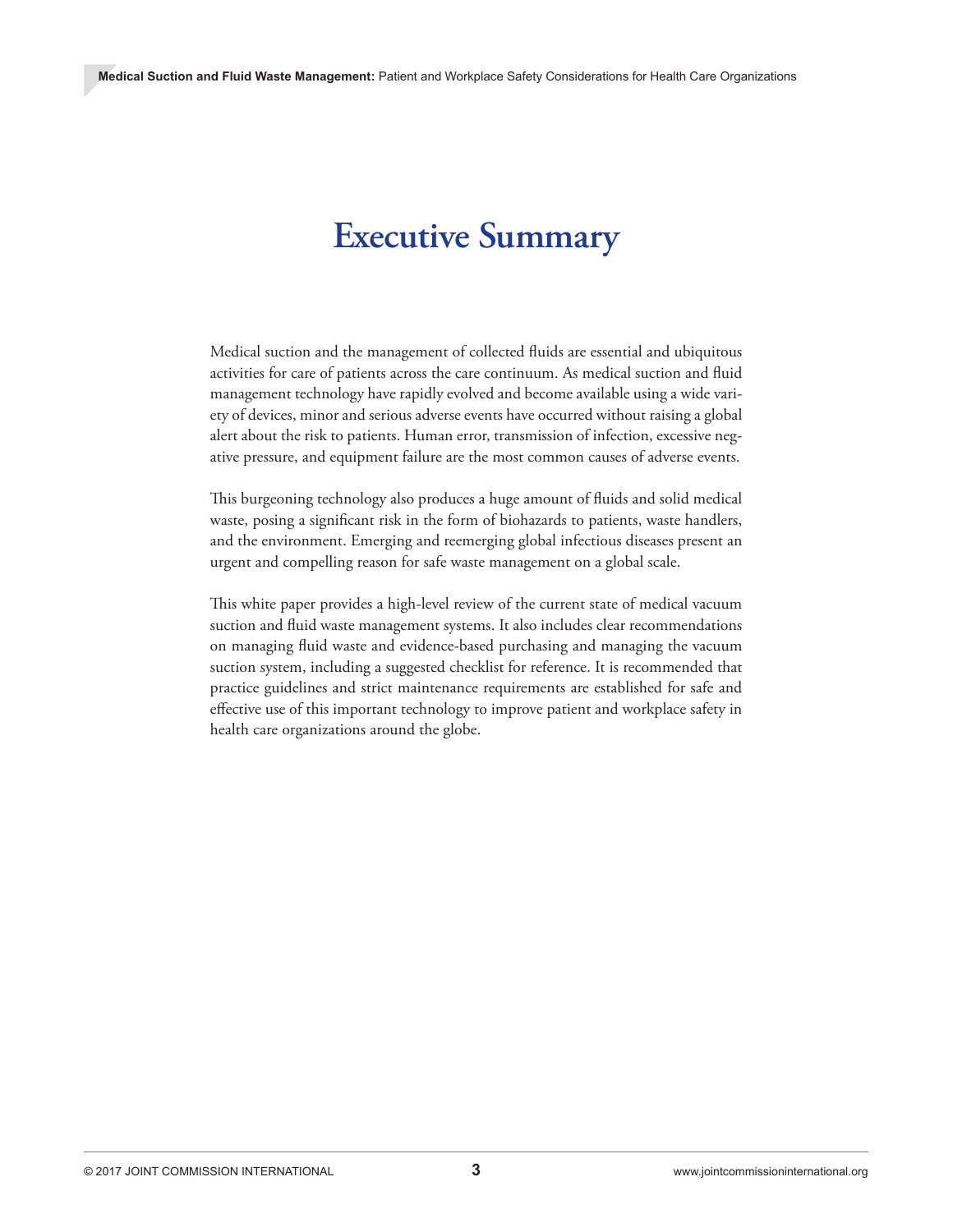#### **INTRODUCTION**

The approach to managing respiratory secretion and fluid waste in patient care has evolved, thanks to the technological advancement in harnessing the power of a vacuum. Since the early 20th century, electrically powfluid waste in patient care has evolved, thanks to the technological advancement in harnessing the power ered vacuum suction devices have facilitated and improved efficiency of medical vacuum suctioning. Today, medical suction systems and related technologies are integral to patient care, and their scope of use has expanded greatly. Medical suction is used not only to clear airways and drain fluids during surgery, but also to resuscitate critically ill patients, recycle blood from the surgical field, assist in difficult deliveries of newborns, facilitate wound healing, and clear waste gasses and smoke from operating rooms. Such technologies have become much more portable, expanding their use beyond hospitals to extended care locations such as chronic care facilities, outpatient clinics, physician offices, emergency transportation vehicles, and patient homes.

# *Risks related to medical suction and fluid handling*

With any burgeoning medical technology comes the risk of unintended patient harm. As the use of vacuum suction technology has rapidly expanded, adverse events have been noted. For example, multiple serious adverse events associated with vacuum suction devices were reported between 2005 and 2009 to the National Patient Safety Agency in the United Kingdom.<sup>1</sup> In the United States (US), similar reports have been submitted sporadically to the Federal Drug Administration's (FDA) Manufacturer and User Facility Device Experience (MAUDE) database for two decades without a significant safety alert. In 2012, serious adverse events occurred in the US, including a death when a high-volume/ high-flow vacuum suction device was connected to drain a pleural space, which would have required a low-volume/lowflow vacuum device.<sup>2</sup> The FDA concluded that the events were due to human error and emphasized the importance of

ensuring that all users are properly trained and aware of all risks before using the device, and the devices were recalled. This is just one example of the many possible patient safety risks associated with medical suction devices. Additional risks include mucous membrane injury, bleeding, and infection.

 Of significant importance is the fact that suction canisters comprise 25% of all regulated medical waste in hospitals.3 According to the World Health Organization (WHO), improperly managed medical waste can put patients, staff, and community members at risk of infection, toxicity, and environmental damage or contamination.<sup>4</sup>

#### *Purpose of this white paper*

Recognizing a threat to patient safety and health care professionals' significant lack of information about this ubiquitous patient care system, this white paper provides a high-level overview of medical suction and fluid waste management systems in health care settings, focusing on potential risks and known adverse events. This paper aims to close some gaps in knowledge and practice. It also offers recommendations to stakeholders in the health care system to ensure safe clinical practice and waste management. The goal is to enhance patient and health care safety.

#### *Sources of information for this white paper*

The materials for this paper were collected from a variety of sources, including the following:

- A comprehensive review of Joint Commission International (JCI) standards related to this topic
- A review of literature, standards, codes, guidelines, and regulations on medical vacuum suction as well as device manufacturers' manuals
- Interviews with facility professionals, physicians, nurses, respiratory therapists, and infection preventionists at acute care hospitals in multiple regions of the world
- The Manufacturer and User Facility Device Experience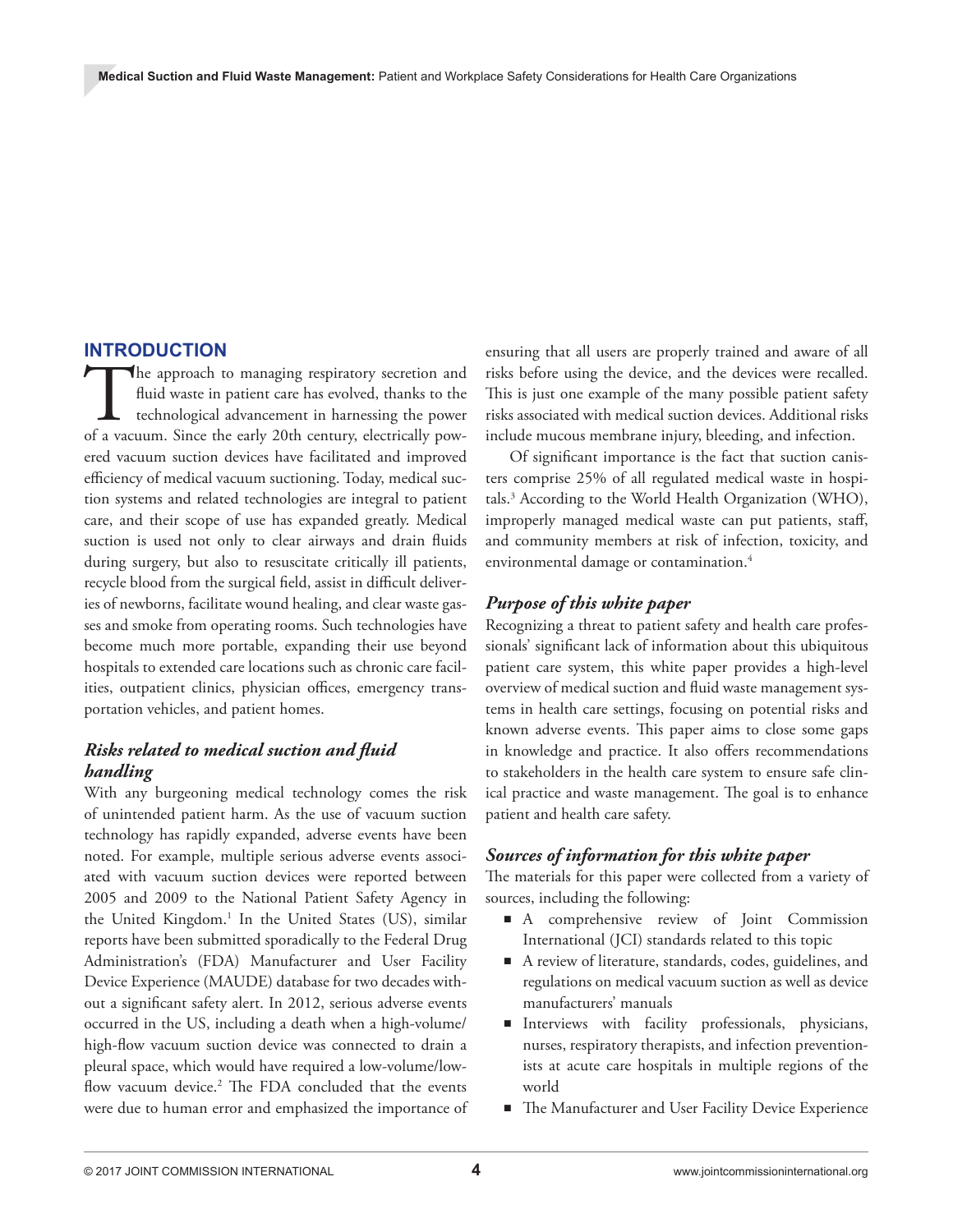(MAUDE) of the FDA, which houses medical device reports submitted to the FDA by mandatory reporters (manufacturers, importers, and device user facilities) and voluntary reporters (health care professionals, patients, and consumers)

- Internet searches for "fluid waste management," "fluid disposal," "medical waste," "vacuum suction + injury," "vacuum suction + serious injury," "vacuum suction + malfunction," "vacuum injury," and "vacuum suction + bleeding"
- Hands-on trials and testing of multiple components of the medical vacuum systems at hospitals in several countries, including the US

**Note:** *Waste anesthetic gas disposal and wound vacuum systems were not included in this review.*

#### **BACKGROUND: MEDICAL SUCTION AND FLUID WASTE MANAGEMENT**

Health care providers today rely on various methods and technologies to remove fluids, gasses, and other harmful materials from patients. The medical use of the vacuum was a natural evolution of knowledge regarding vacuums and their practical application as vacuum pumps in the 17th and 18th century. In 1916, Dr. C. Edmund Kells, a dentist in Louisiana, published his design of an electrically powered suction pump. He reported that "[a small electric motor] developed a vacuum of 12 inches or more."5 Over the last several decades, multiple variations on the classic medical suction system have emerged, including free-standing portable models, hand-held or battery-powered suction pumps, dedicated digital pleural drainage devices, and more, many of which include multiple safety features to prevent contamination, spillage, and backflow.

#### *Medical suction*

A *vacuum* for the suction system is generated either by a centrally located vacuum generator (or a pump) or by a free-standing device. The source of the negative pressure is connected to multiple devices to achieve the therapeutic function: a *vacuum regulator*, *suction tube*, *canister*, and *suction catheter* in a daisy chain. Once vacuum suction is generated, the only device that can control the negative pressure upstream to the patient is the vacuum regulator; therefore, it is the most critical component to optimize the power of a vacuum and ensure safety. The optimal vacuum pressure is selected by occluding the vacuum port on the regulator (or the suction tube as an alternative) to set the optimal pressure.<sup>6</sup>

#### *Collection and handling of fluid waste*

The *canister* is where the suctioned waste is collected and stored until the waste is disposed of properly. Note that a wall-mounted system draining waste directly to the existing sanitary sewer does not require a canister. Canisters are either reusable or disposable, and disposable liners can also be inserted in the canisters. A *solidifying agent* is typically added to the canister after it is full or pre-installed inside the canister or liner before use. This is an important risk prevention step, because leaks or spillage during storage or disposal are hazardous to patients, workers, and the environment. *Biofilters*, which can be included in collection systems, can be either antibacterial or both antibacterial and antiviral. While antibacterial filters typically have efficiency exceeding 99.99%, contamination of equipment downstream from the patient can still occur, as aerosols are generated during various procedures. *Overflow protection devices* can stop suction and prevent overfilling of the canister and prevent the backflow of waste by shutting off the vacuum. The suction tube connects the canister to the suction catheter, which is the working end of the system that reaches the patient.

#### *International regulations related to medical vacuum suction and fluid waste management*

In the 1990s, The International Standardization Organization  $(ISO)<sup>7</sup>$  and the National Fire Protection Association (NFPA)<sup>8</sup> published standards for the vacuum pressure, flow rate, and mechanical equipment for health care facilities. See Table 1 on page 6. Additionally, Joint Commission International (JCI) publishes comprehensive accreditation standards to help health care organizations around the world address their most pressing issues in patient safety and advance their goals for continuous quality improvement.<sup>9</sup> These standards can be applied across the continuum of patient care where medical technologies, hazardous materials, and waste could pose safety and infection risks to patients and health care workers. The JCI standards address many issues related to the daily activities of medical suction and fluid waste management, including the following:

- Leadership decision-making in purchasing and using medical equipment
- Staff education, training, and evaluation
- Communication of information among caregivers
- Prevention and control of infections
- Management of infectious disease outbreaks
- Medical equipment inspection, testing, and maintenance
- Safety in the workplace and patient care environment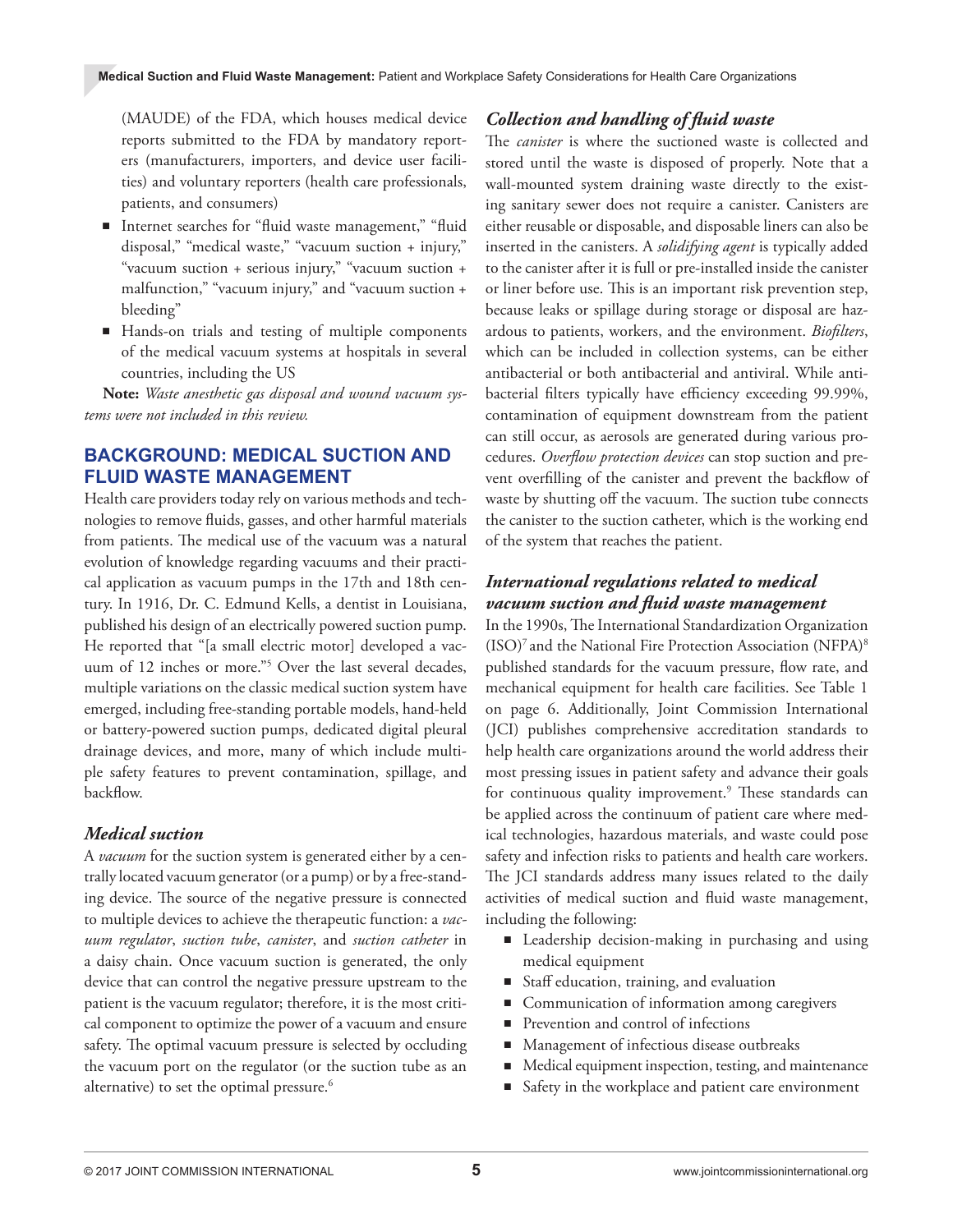| Table 1. Performance Requirements for Electrically Powered Suction Equipment<br>ISO 10079-1 |                               |                     |                              |                             |                                                     |                                                                              |  |  |
|---------------------------------------------------------------------------------------------|-------------------------------|---------------------|------------------------------|-----------------------------|-----------------------------------------------------|------------------------------------------------------------------------------|--|--|
| Equipment<br>Vacuum<br>Level $(-)^*$                                                        | High-vacuum<br>high-flow rate | Medium-<br>vacuum** | Low-vacuum<br>high-flow rate | Low-vacuum<br>low-flow rate | Intended<br>for thoracic<br>drainage<br>(adult) *** | Intended<br>for pharyngeal<br>suction                                        |  |  |
| kPa                                                                                         | $\geq 60$                     | $20 - 60$           | $\leq 20$                    | $\leq 20$                   | $\leq 10***$                                        | Evacuate 200<br>ml of simulated<br>vomitus in not<br>more than 10<br>seconds |  |  |
| mmHq                                                                                        | $\geq 450$                    | $150 - 450$         | $\leq 150$                   | $\leq 150$                  | $\leq 75$                                           |                                                                              |  |  |
| cmHq                                                                                        | $\geq 45$                     | $15 \sim 45$        | $\leq 15$                    | $\leq 15$                   | $\leq 7.5$                                          |                                                                              |  |  |
| Free air flow rate<br>(liters/minute)                                                       | $\geq 20$                     |                     | $\geq 20$                    | < 20                        | $\geq 15$                                           |                                                                              |  |  |

Target vacuum level to develop within 10 seconds

\*\*Medium vacuum level for breast pumps should not exceed 33 kPa

\*\*\*Not applicable when connected to a closed drainage system or used for broncho-pleural fistula

\*\*\*\* For most situations the vacuum level should not exceed 7 kPa

#### *Adverse events associated with medical suction and fluid waste*

Reporting adverse events associated with suction devices is not required in many countries. In Europe, the European Commission established a medical devices guidance, known as MEDDEV (or Medical Device Vigilance System), but it does not offer a database open to public access. The European Union Network for Patient Safety and Quality of Care solicits voluntary reporting for educational purposes, but has not developed a guideline or database for such information. In the United Kingdom, the National Health Service had issued the "signals", meaning serious adverse events, arising from various "difficulties" involving vacuum suction devices.<sup>1</sup> In the US, the FDA's reporting system, MAUDE, is a database, open to public access, for device-related death or serious injury reported by the manufacturers, importers, and user facilities. Reporting less serious injuries is voluntary for health care professionals, patients, and consumers. Workplace accidents and injuries associated with suction devices are not tracked by the Occupational Safety and Health Administration (OSHA) in the US or other organizations internationally.

There are five general causes for adverse events associated with medical suction and the management and disposal of fluid waste: 1) human error, 2) negative pressure, 3) infection related to device use, 4) infection related to fluid waste, and 5) ineffective suction or mechanical/electrical dysfunction.

#### *1. Human error*

*Safety does not reside in a person, device, or department, but emerges from the interactions of components of the system.* Institute of Medicine (IOM). 2000. *To Err Is Human: Building a Safer Health System*<sup>10</sup>

The underlying causes for the adverse events in the United Kingdom were lack of training and poor checking procedures coupled with equipment failure.<sup>1,11</sup> The FDA determined that the primary cause of the serious adverse events in 2012 (referenced earlier in this white paper) was human error.<sup>2</sup> Other serious adverse events reported to the MAUDE include similar human errors.

Human errors with medical suction and collection equipment can be caused by several factors:

- *Lack of user education, training, and competence.* These three core elements are the foundation for the skills and knowledge needed to properly operate all patient care equipment and deliver safe care. Insufficient communication of clear information can also be related to a lack of training or competence.
- *Negligence*. In its *To Err is Human* report, the Institute of Medicine defined negligence as a "failure to meet standards reasonably expected of the average [physician]."10 Caregivers who lack knowledge of optimal pressure prior to suctioning or selecting optimal pressure for the patient are negligent by this definition. More than a quarter of adverse events for hospitalized patients are caused by negligence.<sup>12</sup>
- *Unsafe design/manufacturing*. Most discussions on human error associated with medical devices tend to place the blame on caregivers or end users. However, equipment manufacturers must also be sure to include all necessary safety features and sufficient instruction and information to allow for safe operation.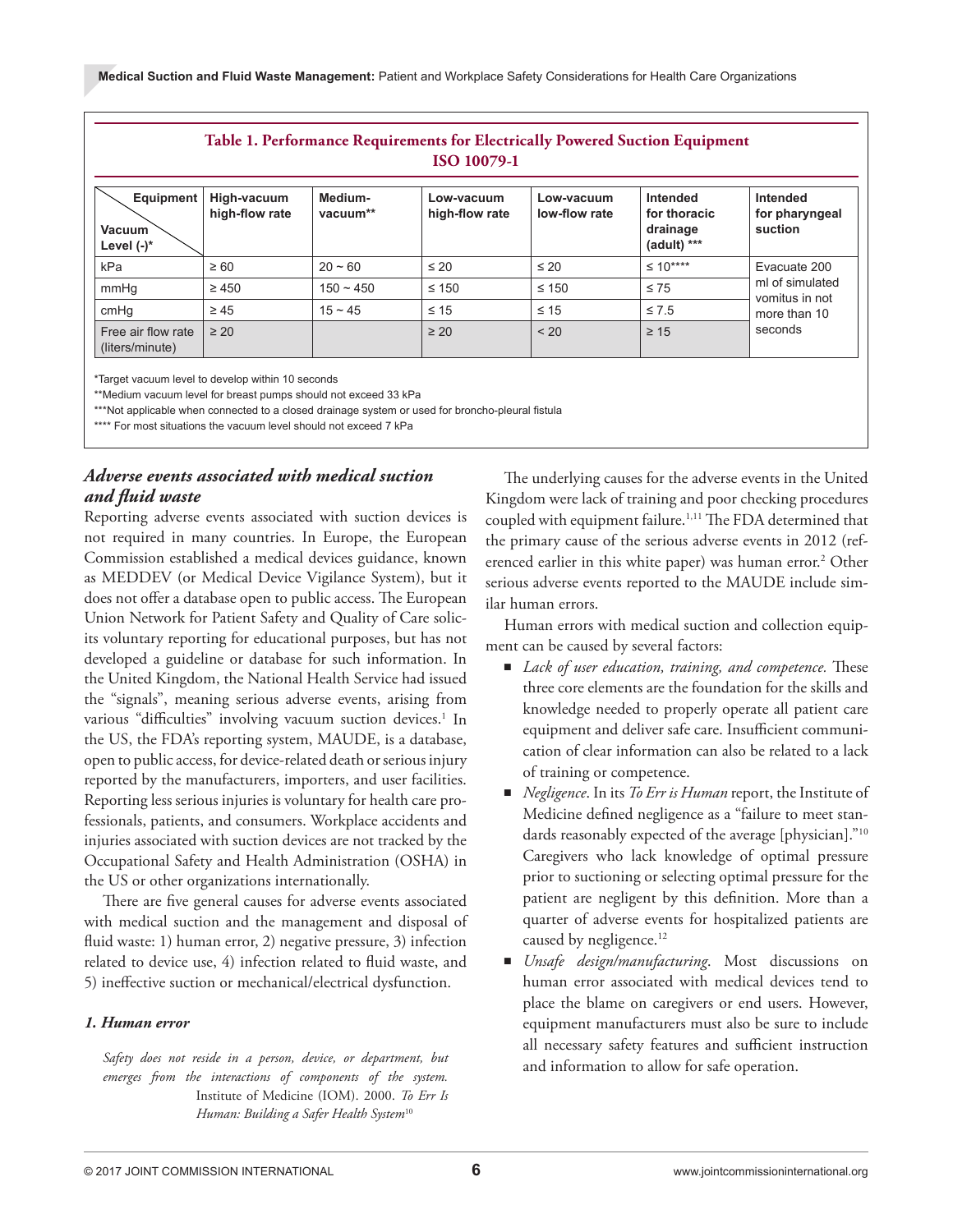Joint Commission International accreditation standards for hospitals, specifically the Staff Qualifications and Education (SQE) standards, SQE.3 and SQE.8, address in detail the process of hiring, educating, and training qualified clinical staff, as well as ongoing evaluation and in-service education and training, to maintain or advance staff skills and knowledge and to ensure that they match patient needs. These standards also stress the importance of pre-employment evaluation, probationary periods for high-risk service positions, and the development and maintenance of accurate job descriptions.

Another reason that could cause human error is the multiple units of measurement used for reporting vacuum pressure internationally: kPa, inches H20, cm H20, mbar, and MPa. When one manufacturer developed a checklist after the 2012 adverse event, the first item on the list was to verify the units of measure in "mmHg" and to keep checking it through subsequent handovers.<sup>13</sup> One of JCI's International Patient Safety Goals (IPSG.2.2) frames a safe handover process between caregivers, including "critical content" that must be transferred between health care practitioners and patient care areas during transitions in care. Optimal vacuum pressure would certainly be an example of such critical information to be shared.

#### *2. Negative pressure*

Anatomical and physiological complications during vacuum suctioning can be divided into three types: 1) damage to human tissue as a direct result of the pressure differential generated by the suction system—a reverse barotrauma; 2) less frequent, but no less significant, physiological side effects on

pulmonary and cardiac functions during airway clearance manifested as either hypoxia or cardiac arrhythmia; and 3) infectious complications. SeeTable 2 below.

*Airway Suction.* After a publication demonstrating the complications of airway suction by Plum et al. in 1956<sup>14</sup>, multiple scientific publications started reporting adverse events associated with vacuum suctioning of the airway.15,16,17,18 The adverse events were predominantly trauma to the upper airway caused by negative pressure with or without suctioning. Higher negative pressure, deep suction, continuous suction, and frequent and prolonged suction caused more severe injury.19 Serious complications ranging from oxygen deprivation to death have been reported.<sup>20</sup> Most reports in MAUDE, aside from the serious adverse events that occurred in 2012 and discussed earlier, involved self-limited bleeding episodes. The safe ranges of vacuum pressure to avoid trauma are poorly defined. The effective vacuum pressure is influenced by the nature of the fluid or secretion, especially the viscosity. The optimal vacuum pressure recommended by various professional organizations varies depending on the location and the age of the patient in the case of airway suction.<sup>6,21,22</sup> See Table 3 on page 8.

Another risk associated with the vacuum is the flow rate. An optimal flow rate is essential for effective and efficient suction<sup>7</sup> but unnecessarily high flow rate could add to the untoward effect of negative pressure.

*Pleural Drainage*. Adverse events occur when the chest tube is in the wrong location or an abnormally high negative pressure is applied. Because very low negative pressures are required for thoracic suction, a more accurate

|                              | Airway Trauma                                                                                                                                                                                                | <b>Cardiac Dysfunction</b> | <b>Physiologic</b><br><b>Deterioration</b>                                                                                           | <b>Infection</b>                                                                 |  |  |  |
|------------------------------|--------------------------------------------------------------------------------------------------------------------------------------------------------------------------------------------------------------|----------------------------|--------------------------------------------------------------------------------------------------------------------------------------|----------------------------------------------------------------------------------|--|--|--|
| <b>Confirmed or Probable</b> | Edema<br>Hyperemia<br>Mucosal ulceration<br>Ciliary epithelial loss<br>Squamous metaplasia<br>Fibrosis<br>Bleeding<br>Atelectasis<br>Right upper<br>lobe collapse <sup>50</sup><br>Emphysema<br>Pneumothorax | Tachycardia<br>Arrhythmia  | Hypoxia<br>Hypotension<br>Hypertension<br>Alveolar derecruitment<br><b>Bronchoconstriction</b><br>Increased intracranial<br>pressure | Respiratory tract<br>infections<br>Increased microbial<br>colonization of airway |  |  |  |
| <b>Possible</b>              | Electrical shock, ignition of gas, and explosion                                                                                                                                                             |                            |                                                                                                                                      |                                                                                  |  |  |  |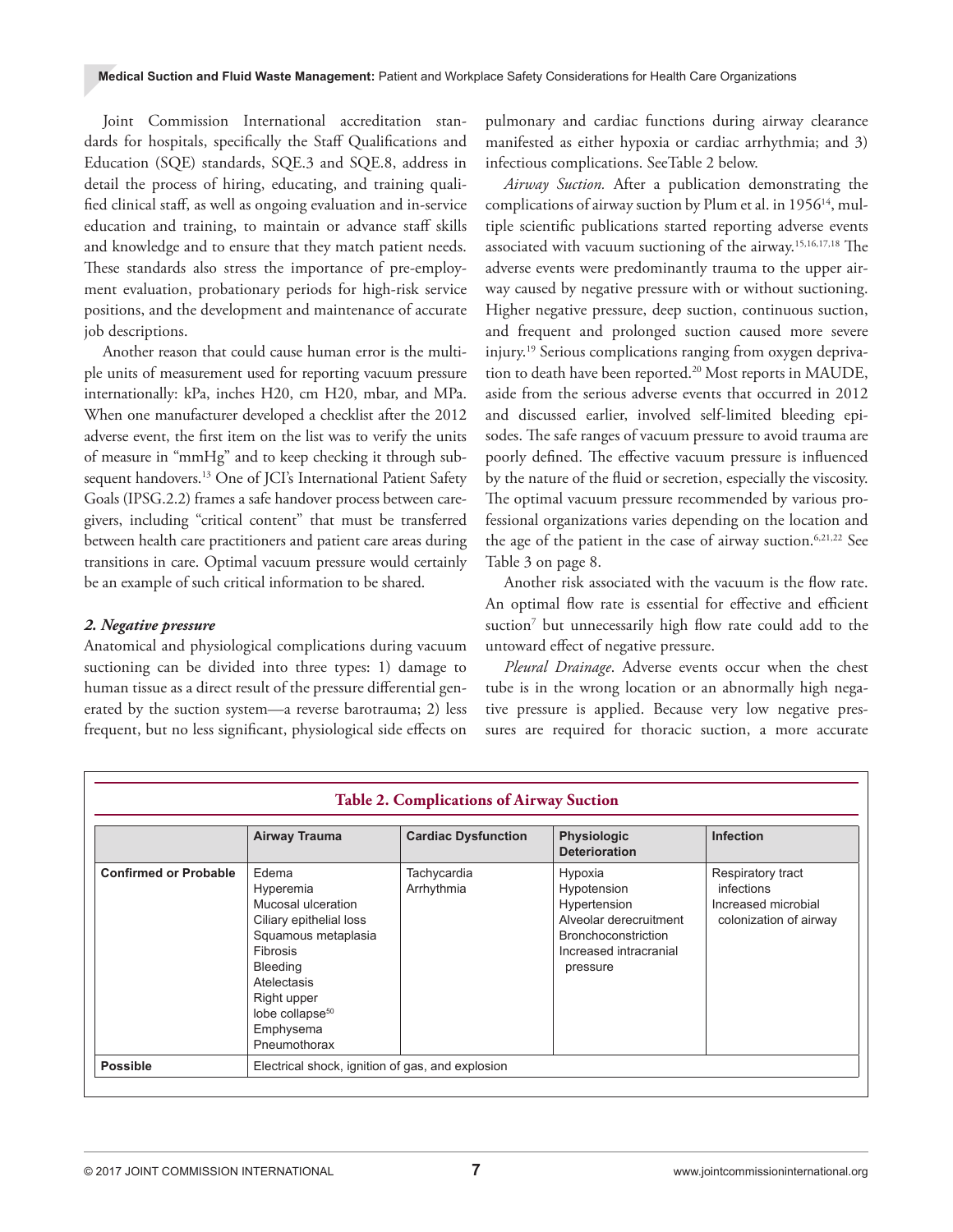pressure-limiting device is necessary. The passive suction by gravity is being gradually replaced by low-pressure suction or suction devices equipped with digital sensors for measuring air leak and regulating pleural pressure. These new devices are reported to be safe and to reduce the duration of chest tube placement, especially for air leaks.<sup>23,24</sup>

*Surgical Field Drainage.* Vacuum suction is integral to modern surgical procedures and anesthesia. Even though serious adverse events attributed to vacuum suction during surgery are rare, extreme caution is necessary to avoid close contact with vital organs or blood vessels.<sup>11</sup> For example, an adverse event occurred when a vacuum-assisted heart positioner device set at 250mmHg was associated with the development of holes in the heart (cause undetermined)<sup>25</sup> and a heart valve became entangled with the suction tip.<sup>26</sup>

A high-volume/high-flow rate vacuum is installed or available in all modern operating rooms. Anesthesiologists usually need maximum pressure, indicating high-volume and highflow rate vacuum, for endotracheal intubation and extubation. ISO standards require suction equipment marked as "high vacuum/high flow" to develop a vacuum level of at least 60 kPa within 10 seconds and a free air flow rate into the collection container (without suction tubing fitted) of not less than 20 liters per minute.7 Currently, there are no coordinated guidelines on vacuum suction in the operating theater from the Association of periOperative Registered Nurses (AORN), Association of Surgical Technologists (AST), or other professional organizations representing surgeons. The traditional method of adjusting suction pressure in anesthesiology

involved selecting a suction pressure that supports the weight of the suction tube held waist high.27 The pressure selected by this arbitrary method varied between 95 and 180 mmHg.

#### *3. Infection related to device use*

*Many attendants failed to recognize the hazards of bacterial contamination and kept nasal and tracheal catheters in the same container. In some cases, catheters that had been dropped onto dusty surfaces were reinserted into trachea. Personal hygiene—that is, washing hands thoroughly betweensuctioning procedures—was often neglected by attendants*. Plum and Dunning<sup>14</sup>

Infection is frequently mentioned as a complication of suction-induced trauma to the upper airway in multiple articles.15,16,17,18,19 The hypotheses in these reports are that suctioning traumatizes the mucous membranes of the airway and then introduces potential pathogens to the damaged airway which subsequently becomes infected. There is no published report of longitudinal research unequivocally demonstrating the cause-and-effect relationship between suctioning, suction-induced mucosal injury, and infection, despite abundant literature. However, there are multiple epidemiologic investigations linking suctioning, suction apparatus and healthcare-associated infections.28,29,30,31

Furthermore, the individual components of medical suction and fluid collection systems are frequently contaminated and may become the source of infection.32,33,34 The overall risk of infection due to collected fluids is high if each component of

| Table 3. Optimal Pressure, Duration, and Frequency of Suction <sup>7,21,22,27</sup> |                                                                                                      |                              |                |                                |         |  |  |
|-------------------------------------------------------------------------------------|------------------------------------------------------------------------------------------------------|------------------------------|----------------|--------------------------------|---------|--|--|
|                                                                                     | <b>Suction Pressure</b><br>$(-m m Hg)$                                                               | <b>Duration</b><br>(seconds) | Frequency      | Continuous vs.<br>Intermittent | Depth   |  |  |
| Nasotracheal                                                                        | Neonates: $80 - 100$<br>Infants: $80 \sim 100$<br>Children: $100 \sim 120$<br>Adults: $100 \sim 150$ | Less than 15                 | Only as needed | Intermittent                   | Shallow |  |  |
| Endotracheal                                                                        | Neonates: $88 \approx 100$<br>Adults: less than<br>150                                               | Less than 15                 | Only as needed | Intermittent                   | Shallow |  |  |
| <b>Pleural Drainage</b>                                                             | Less than 75<br>$(7 \sim 10 \text{ kPa})$                                                            |                              |                |                                |         |  |  |
| Anesthesia Suction                                                                  | No published<br>standards                                                                            |                              |                |                                |         |  |  |
| <b>Surgical Field</b><br>Suction                                                    | No published<br>standards                                                                            |                              |                |                                |         |  |  |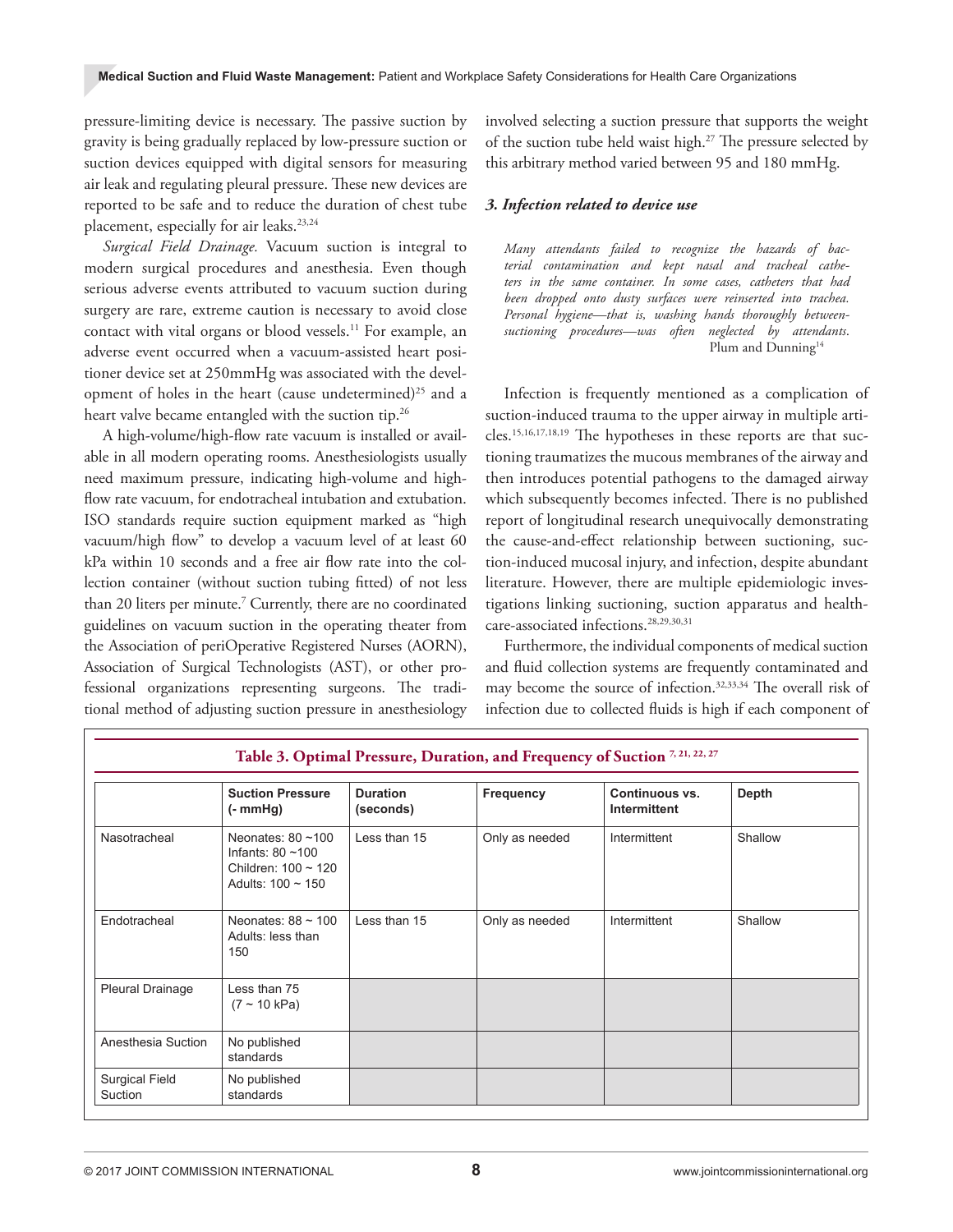the system is not well managed, maintained, and thoroughly disinfected or sterilized after each use. One case example illustrates that an outbreak of infection in the intensive care unit (ICU) was attributed to the reuse of suction catheters.30

Interviews with infection preventionists in multiple countries for this paper and review of the literature confirm inconsistent practices and lack of overarching guidelines for cleaning and disinfecting suction apparatus, 34,35,36 except for the catheter tip, which is universally a single-use device. Of note, the vacuum inlets were seldom disinfected, although some facilities used a backflow method with a diluted hypochlorite solution. The vacuum regulators were rarely subjected to an investigation during endemic Acinetobacter infections in the ICUs. They were never sterilized, even though the external surface of the vacuum regulator can frequently be contaminated<sup>32</sup> and the contamination may penetrate the internal structure as well.<sup>34</sup> Disposable regulators are available, and at least one major manufacturer of the regulators published detailed specifications for sterilization when backflow or contamination occurs. Few of the interviewed infection preventionists were involved in maintaining the suction system.

The suction and collection equipment, except for the suction catheter, fall under non-critical items per the Spaulding classification conceived in the early 1960s. The Spaulding classification preceded the emergence of most multidrug-resistant organisms, prions, certain viruses (for example, norovirus), and *Clostridium difficile*; thus, there is a need to "modernize" the classification and publish an overarching standard of practice for suction and collection equipment.

The JCI standard on Prevention and Control of Infections, PCI.7, provides a comprehensive guide to process improvement for meticulous cleaning, disinfection, sterilization, and storage of medical/surgical equipment and devices. PCI.7.1 focuses on the appropriate use of single-use devices to prevent device-associated infections.

#### *4. Infection related to fluid waste*

The WHO estimates that 15% of all medical waste generated by health care providers is hazardous; of that 15%, 10% is infectious, and the rest is radioactive waste or cyto- or genotoxic chemicals and sharps. According to the WHO, infectious waste should always be assumed to potentially contain a variety of pathogenic microorganisms, and as many as 26 types of infections can be transmitted from infectious waste through a puncture, abrasion, a cut in the skin or mucous membranes, or by inhalation and ingestion.<sup>4</sup>

Fluid waste generated from medical suction is classified as medical waste; it can be either infectious waste or hazardous waste or both. Safe handling is critical throughout the collection and disposal process. The best practice is to collect waste at the point where it is generated in the patient care environment. Fluid waste from vacuum suctioning has been associated with health care-associated infections, but published reports on health care workers acquiring infections—especially blood-borne infections caused by hepatitis and human immunodeficiency virus—from suctioned waste could not be found in the literature.

In Asia, overarching regulations for medical waste management are not evident.<sup>37,38</sup> In the European Union, the EU Commission has defined the "properties of waste which render it hazardous" and provided some guidance (*Preparing a Waste Management Plan—A Methodological Guidance*). However, it is up to its member states and each facility to review the applicable regulations of the region and comply.<sup>39</sup> In the US, untreated fluid waste generated from health care facilities is considered "regulated medical waste" and falls under the oversight of the Environmental Protection Agency (EPA), OSHA, and local authorities. The Centers for Disease Control and Prevention's (CDC) *Guidelines for Environmental Infection Control in Health-Care Facilities* provides simple guidance on regulated medical waste.<sup>40</sup> The WHO published *Safe Management of Wastes from Healthcare Activities (a Blue*  Book) in 2014.<sup>4</sup> This guideline provides detailed information and direction to start or upgrade an action plan and legislation on medical waste management.

The JCI Prevention and Control of Infections (PCI) standard, PCI.7.2, requires the proper disposal of body fluids, blood, blood components, and materials contaminated with body fluids. The Facility Management and Safety (FMS) standard, FMS.5, provides a list of hazardous materials and waste, and delineates safe inventory and disposal processes.

Reusable fluid collection systems require the complete disposal of waste from the canister after each use. Fluid disposal should always occur in a non-patient care area. This process of disposal runs the risk of employee exposure to the droplets or aerosols, even if allowed by regional regulations. Full personal protective equipment is required, including eye protection. Adding solidifying agents and using disposable liners can reduce risks in waste disposal. Reusable canisters must also be thoroughly cleaned and disinfected after disposing of the waste. High-level disinfection or sterilization is advised when using reusable canisters for infected patients.<sup>34</sup> Reusable systems also require appropriate storage and maintenance for long-term use.

Disposable fluid collection systems often include supplemental safety features such as antibacterial/antiviral filters,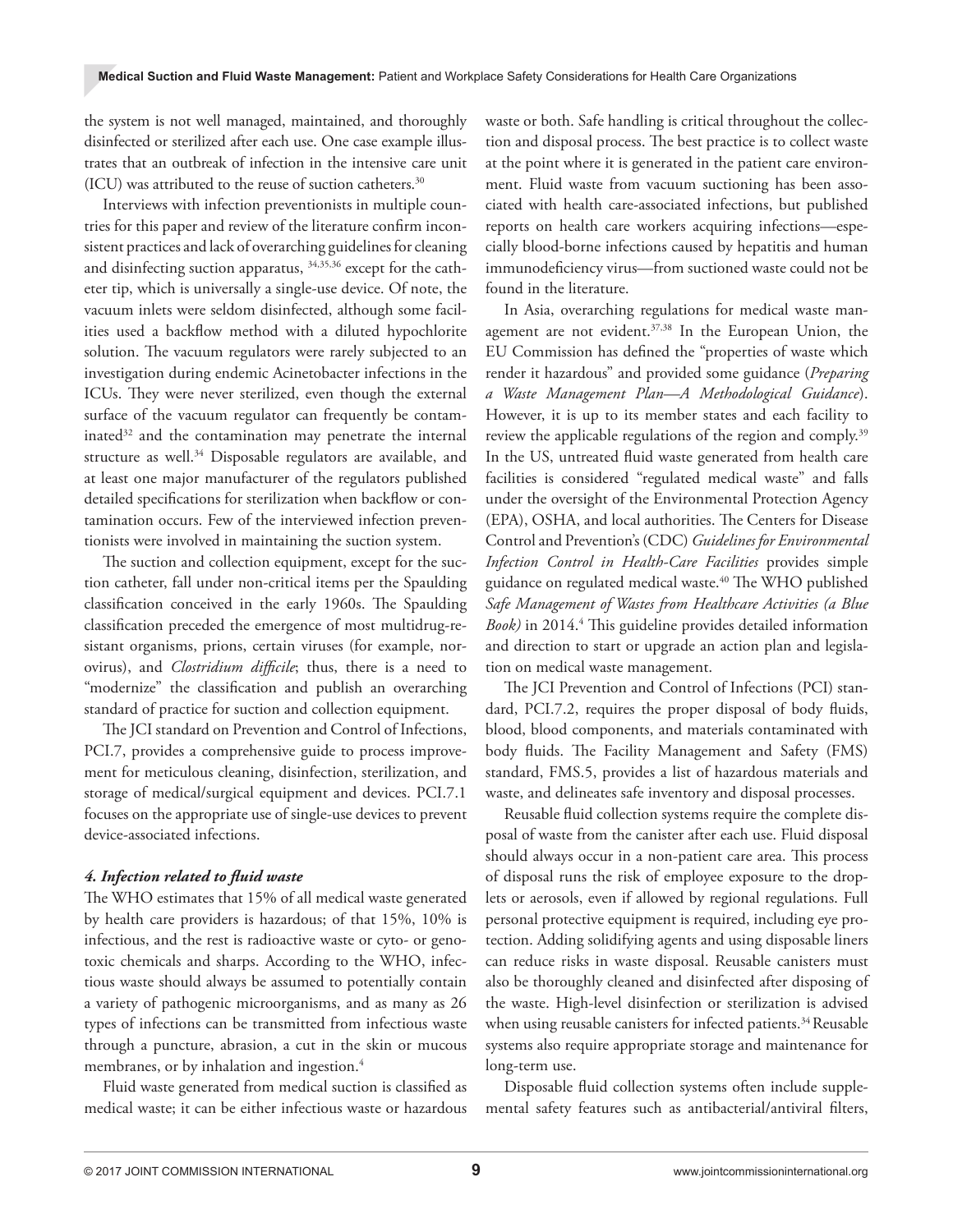smoke filters, backflow prevention, and pre-installed solidifying agents. As in the case of reusable systems with added solidifying agents, solidifying the waste reduces the possibility of exposure or contamination. Once completely solidified, the waste in the container can be disposed of as either regulated or non-regulated medical waste, per local regulations or ordinances. While disposable systems may reduce the risk of spillage and cross-contamination at the point of care, additional precautions should be taken to ensure that disposable systems are disposed of properly, according to all internal policies and local or regional regulations.

#### *5. Ineffective suction or mechanical dysfunction*

Vacuum pressure is a double-edged sword. While higher-than-optimal pressure is detrimental to human tissue, low pressure does not clear secretions, blood, or debris efficiently and effectively. Multiple types of electrical desktop suction equipment tested in different regions of the world did not meet the two ISO standards, that is, the time to develop intended vacuum pressure within 10 seconds, and, for equipment for pharyngeal suction, 200 ml of simulated vomitus evacuated in no more than 10 seconds.<sup>6</sup> On rare occasions, the pressure could not be adjusted on the vacuum regulators connected to the wall inlet because the dials for attenuation did not function. Again, most of the staff using the vacuum suction were not aware that the pressure had to be adjusted by occluding the vacuum inlet on the regulator or the suction tubing.<sup>6</sup>

There are reports in MAUDE of malfunctioning suction equipment, including vacuum regulators, portable suction devices, and an incident of a poorly fitting canister lid which caused a loss of suction power during a cardiopulmonary arrest. These examples illustrate the importance of monitoring and maintaining the efficiency and effectiveness of the entire suction system regularly. Many hospitals turn on cardiac defibrillators at least daily to ensure they are functioning properly and document the results, but the same cannot be said of the suction devices. Most acute care hospitals in the US regularly conduct a scheduled inspection of their vacuum systems according to the NFPA codes. Vacuum regulators, however, are not necessarily included.

The JCI standard on Facility Management and Safety, FMS.8, requires the hospital to establish and implement "a program for inspecting, testing, and maintaining medical equipment and documenting the results." Standard FMS.9 is about the effectiveness and efficiency of the utility systems including medical gases and air flow. These standards require an overarching safety and quality control program including an ongoing preventive maintenance and timely response to any recall.

#### **RECOMMENDATIONS**

The following recommendations are based on the observations and discussions presented in this paper. These recommendations are not intended to replace available guidelines or recommendations from the manufacturers or professional organizations. They are an attempt to close the gaps that have not yet been addressed in those guidelines and standards.

#### *For Caregivers*

#### *Airway and surgical suction*

As we have learned, endotracheal suctioning is not a riskfree procedure, and caregivers should be aware of possible hazards and complications and take necessary precautions to ensure patient safety. The individuals who perform airway suction should be qualified through necessary training and

#### **Sidebar 1. Potential Harm to Health Care Workers**

Data on the incidence of workplace accidents or injuries related to medical suction or fluid collection devices are not readily available. Safe design to prevent electric shock, a rare event, is being incorporated into the new generation of free-standing models. Explosion and fire risks are listed in ISO standards and NFPA codes, even though no reports were found in MAUDE.

The suction system and the fluid collection system can also be a source of increased noise in the operating room, which can adversely affect patient safety. Noise affects staff's ability to concentrate, makes it difficult to detect alarms, and can increase the risk of miscommunication. It is a nuisance, health hazard, and distraction during a procedure or surgery. ISO offers several different standards between 60 decibels and 70 decibels based on the vacuum pressure and flow rate of the equipment. Some portable models have reduced the noise level to 50 decibels. The difference between 50 decibels and 70 decibels is equivalent to a quiet living room at home versus a household lawnmower in action.

The mechanical breakdown of system components, especially, for example, the imploding canisters reported in MAUDE, can pose a serious threat to both patients and caregivers. In one documented incident, a canister imploded in the operating theater during working hours, but no injury occurred. These reports did not, however, address environmental contamination.

Furthermore, some surgical procedures can generate surgical smoke, which consists of carcinogenic and neurotoxic compounds; this smoke could be an additional workplace hazard to staff.

Multiple JCI standards address workplace safety. Specifically, the Facility Management and Safety standard FMS.4 requires an organization to plan and implement a program for a safe physical facility; additionally, standard FMS.7 discusses prevention and other abatement strategies in response to fires.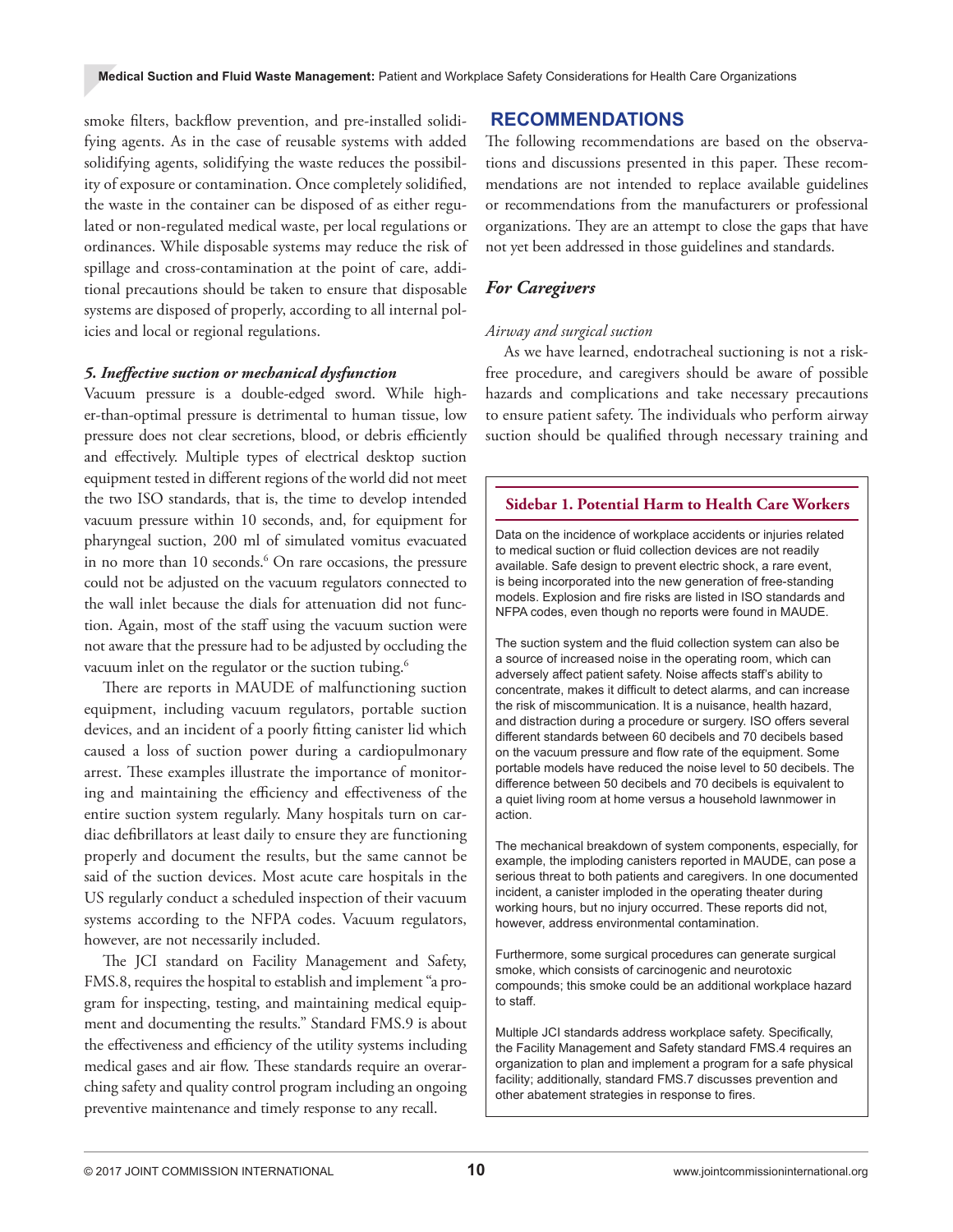demonstrate skills to correctly assess the need for suctioning, perform the procedure, and adequately evaluate the patient before, during, and after the procedure.

Surgical procedures (for example, cauterization) can sometimes generate surgical smoke, which consists of carcinogenic and neurotoxic compounds. A smoke evacuator, disposable liner with pre-installed smoke protection filter, high filtration masks, and proper operating room ventilation are recommended to address this potential workplace hazard.

See the Airway Suction Checklist below for more specific recommendations to address this critical area of risk to patient safety.

#### **AIRWAY SUCTION CHECKLIST**

#### **Before suctioning**

- 1. Check indication for suction. Is there a need for suctioning?
- 2. Check if the vacuum (suction) regulator is functioning properly.
- 3. Occlude vacuum, preferably at the regulator, to set the optimal pressure for the planned procedure and age of the patient<sup>6</sup> (see Tables 2 and 3 on pages 7 and 8).
- 4. Check that all necessary equipment is ready.
- 5. Check that all personal protective equipment is ready.
- 6. Assess the following needs:
	- ✓ Supplemental oxygen
	- $\checkmark$  Adjusting fraction of inspired oxygen (FiO<sub>2</sub>)
	- ✓ Adjusting positive end-expiratory pressure (PEEP)
	- ✓ Monitoring cardiac rhythm
	- $\checkmark$  Communicating with clinician(s)
	- $\checkmark$  The depth of the airway that needs to be suctioned ● The default is shallow. Calculate and measure the depth prior to suctioning.
		- Mark if necessary.
	- ✓ Duration of suction
	- Precisely determined in seconds
	- ✓ Continuous vs. intermittent
	- The default is intermittent
	- ✓ Frequency of suction
	- Only when necessary. Avoid a scheduled suction.
	- ✓ Perform hand hygiene, and don sterile gloves.

#### **During suctioning**

- ✓ Stop suctioning immediately by turning off the vacuum (suction) regulator if blood is noted in the secretion and/ or abnormal findings are noted (see below). Do not clamp suction tube or tip.
- ✓ Monitor oxygen level or saturation.
- ✓ Monitor cardiac rhythm.
- ✓ Monitor blood pressure

#### **After suctioning**

devices.

- 1. Monitor for bleeding from the airway.
- 2. Monitor oxygen level or saturation.
- 3. Monitor cardiac rhythm.
- 4. Monitor blood pressure.
- 5. Communicate with clinicians if any abnormal change(s) occur.
- 6. Document the procedure.
- 7. Communicate with facility, bioengineering, and risk management for any adverse event or malfunction of suction

Often, caregivers are also involved in the direct handling and disposal of fluid waste; caregivers should refer to the section on "Environmental Services and other support staff" for detailed recommendations on this topic.

#### *For Infection Preventionists*

#### *Surveillance and outbreak investigation*

A facility-specific investigation and solution should include the suction device/apparatus when there are persistent endemic infections (such as ventilator-associated pneumonia or catheter line-associated bloodstream infection) or outbreaks in ICUs or burn treatment areas. Considering the recent report on internally contaminated vacuum regulators,<sup>34</sup> these components should also be included in the investigation of an infection from an unknown source.

JCI Prevention and Control of Infections (PCI) standard PCI.5 requires health care facilities to include outbreak investigation within the comprehensive infection program, and standards PCI.6 and PCI.6.1 define the process of tracking and trending healthcare-associated infections as well as infections arising in the surrounding communities.

#### *Cleaning, disinfection, and sterilization*

Cleaning, disinfection and sterilization practice regarding the suction device/apparatus needs to be standardized. In the absence of global guidelines, the following practice is suggested based on emerging findings of contaminated devices and potential risk of infections discussed in this paper and literature.<sup>34,41,42,43</sup>

- Vacuum inlet. Consider a backflow with an approved disinfectant when contaminated. Consider a surveillance and regularly scheduled backflow in high-risk areas such as the ICU, operating theater, and endoscope disinfection area.
- Vacuum regulator. To prevent contamination, ensure the safety features (biofilters, overflow shut-off mechanism) are installed upstream. Clean and disinfect daily or more often in the high risk-areas such as the ICU, operating theater, and endoscope cleaning area. Sterilization of the vacuum regulator depends on the manufacturers' specification.
- Suction tubing, when used, needs to be discarded daily. Consider changing more frequently after suctioning blood or vomitus.
- Reusable canisters (including glass containers), after disposing of the waste, must be cleaned and disinfected. High-level disinfection or sterilization is advised when these canisters are used for infected patients.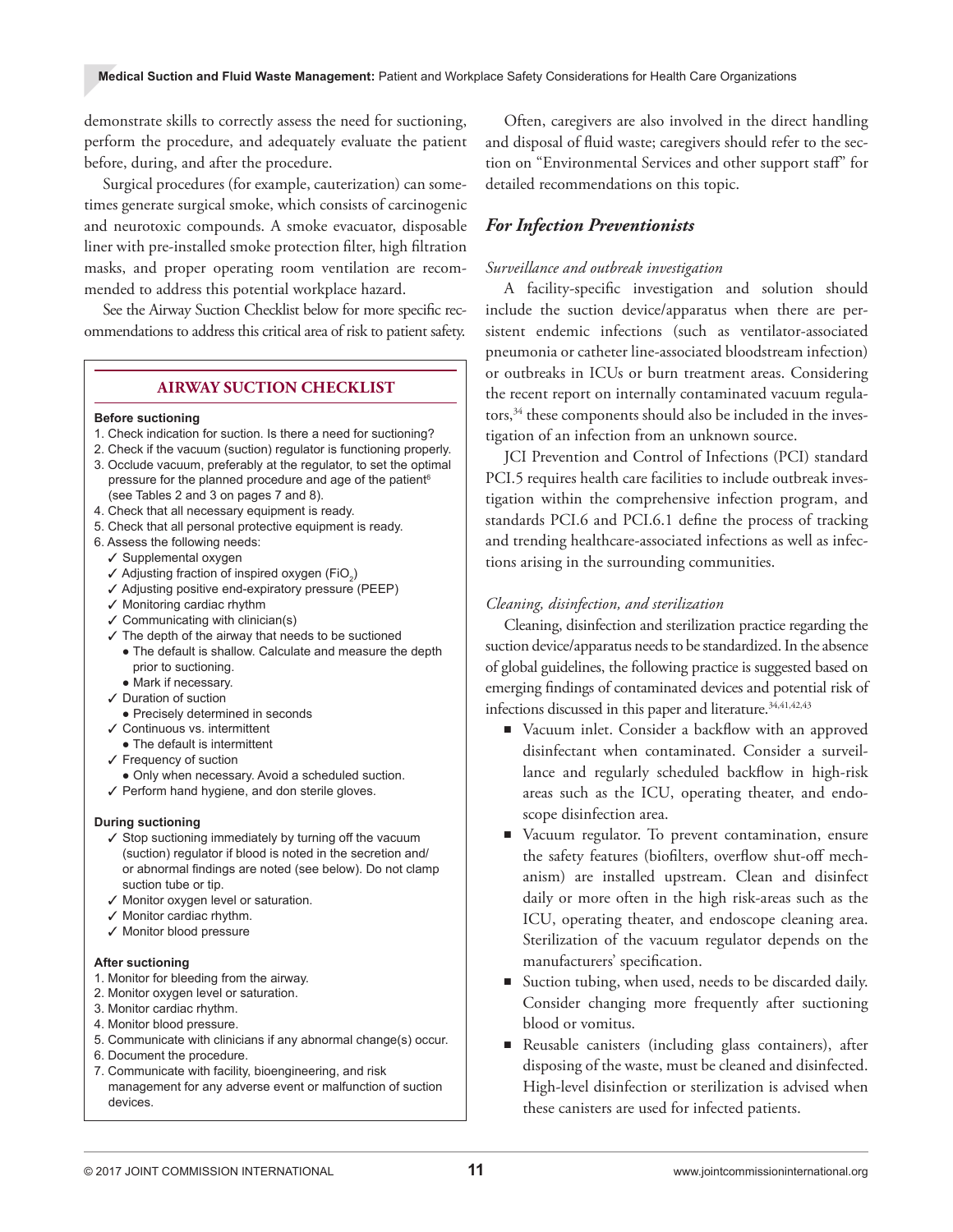- Disposable canisters or single-use liners should be disposed of per internal policy and regional regulations.
- The suction catheter is always a single-use item.
- Suction tips (for example, Yankauer suction tips) are usually used for 24 hours. Consider changing more frequently, especially after suctioning blood or vomitus.
- Portable suction devices must be cleaned and surfacedisinfected daily, but more often when contaminated.
- Consider validating cleaning and disinfection processes. Validation could include a simple checklist, observation, fluorescent markers, culture, or adenosine triphosphate (ATP) testing.

#### *Safety features for infection prevention*

Antibacterial filters (biofilters) and hydrophobic filters or other shutoff mechanisms are essential to prevent contamination and overflow (or backflow) of suctioned fluids from canisters. Antiviral filters are also available.

# *For Environmental Services and Other Support Staff*

#### *Fluid waste*

Fluid waste can be disposed of in several different ways: 44,45

- 1. Packaging the fluid waste and containers into biohazard bags and disposing of them as such. In addition to the risk of spillage, the containers cannot be reused, and other costs could be added. Biohazard medical waste should be collected by a qualified and certified disposal expert and processed for decontamination (autoclaving or chemical decontamination) before it is sent to the final destination (usually a landfill).
- 2. Draining down the sanitary sewer. This is a common practice in multiple regions where reusable glass bottles are used for collecting waste. Disposal of fluids should always occur in a non-patient care area. This process runs the risk of employee exposure to the droplets or aerosols, even if allowed by regional regulations. Full personal protective equipment is required, including eye protection.
- 3. Adding a solidifying agent. This process adds extra cost but reduces the possibility of exposure or contamination. Some canisters or liners are sold with solidifying agents pre-installed. Once completely solidified, the waste in the container can be disposed of as either regulated or nonregulated medical waste per the local regulation or ordinance.

Disposable liners can decrease the chance of exposure to contaminated waste associated with the manual disposal of waste and cleaning/disinfection of the reusable container. The liner and the lid are removed in a single step at the point of care, minimizing the risk of spillage and cross contamination. The waste may be downgraded to regular waste if antimicrobial agents are mixed with a solidifying agent. This practice needs to be evaluated in the light of the international movements to reduce the environmental and agricultural use of antimicrobial agents to prevent the emergence of multidrug-resistant organisms.

4. Direct disposal to the existing sewer system. Suctioned materials can be drained directly to a sanitary sewer, bypassing the canister if allowed by the regional regulations or laws and if the draining system is already in place. New drainage pipes or an intermediary container can be retrofitted.

# **Sidebar 2. Waste Management During Infectious Disease Outbreaks**

*Ebola virus.* The WHO states that sanitary sewers may be used for the safe disposal of waste, such as feces, urine, or vomit, from patients with Ebola. Most of the suctioned fluid waste can be included.<sup>46</sup> Ebola virus as a Category A infectious substance is also regulated by the US Department of Transportation (DOT) and must be packaged and transported in accordance with the US DOT Hazardous Materials Regulations (HMR, 49 CFR, Parts 171-180). The handling of the suction devices was merged with the management of other contaminated equipment. OSHA and CDC published guidelines<sup>47</sup> to protect environmental workers at risk of acquiring infection from infectious waste, including waste containers with visible contamination from blood, bodily fluids, or other potentially infectious or unknown material.

*Middle East Respiratory Syndrome – Coronavirus (MERS-CoV).* Unlike Ebola, there are no detailed guidelines for MERS-CoV. The CDC recommends medical waste management should be performed in accordance with "routine procedures." During the recent epidemic in South Korea, hospitals autoclaved the suction canisters and did not reuse them. No infection among the health care workers was attributed to the waste collection process.

JCI introduced a new standard, Prevention and Control of Infections (PCI) standard PCI.8.2, in 2017, which requires hospitals to develop, implement, and test an emergency preparedness plan to respond to global communicable diseases in the light of recent pandemic infections (SARS and influenza) and highly fatal regional infections (Ebola and MERS-CoV). Coupled with other standards (PCI.7.2 for safe disposal of body fluids, blood, and blood components; FMS.5 for safe management of hazardous materials; and others), these standards help health care facilities to design an umbrella policy or protocol for fluid waste management during an epidemic or pandemic.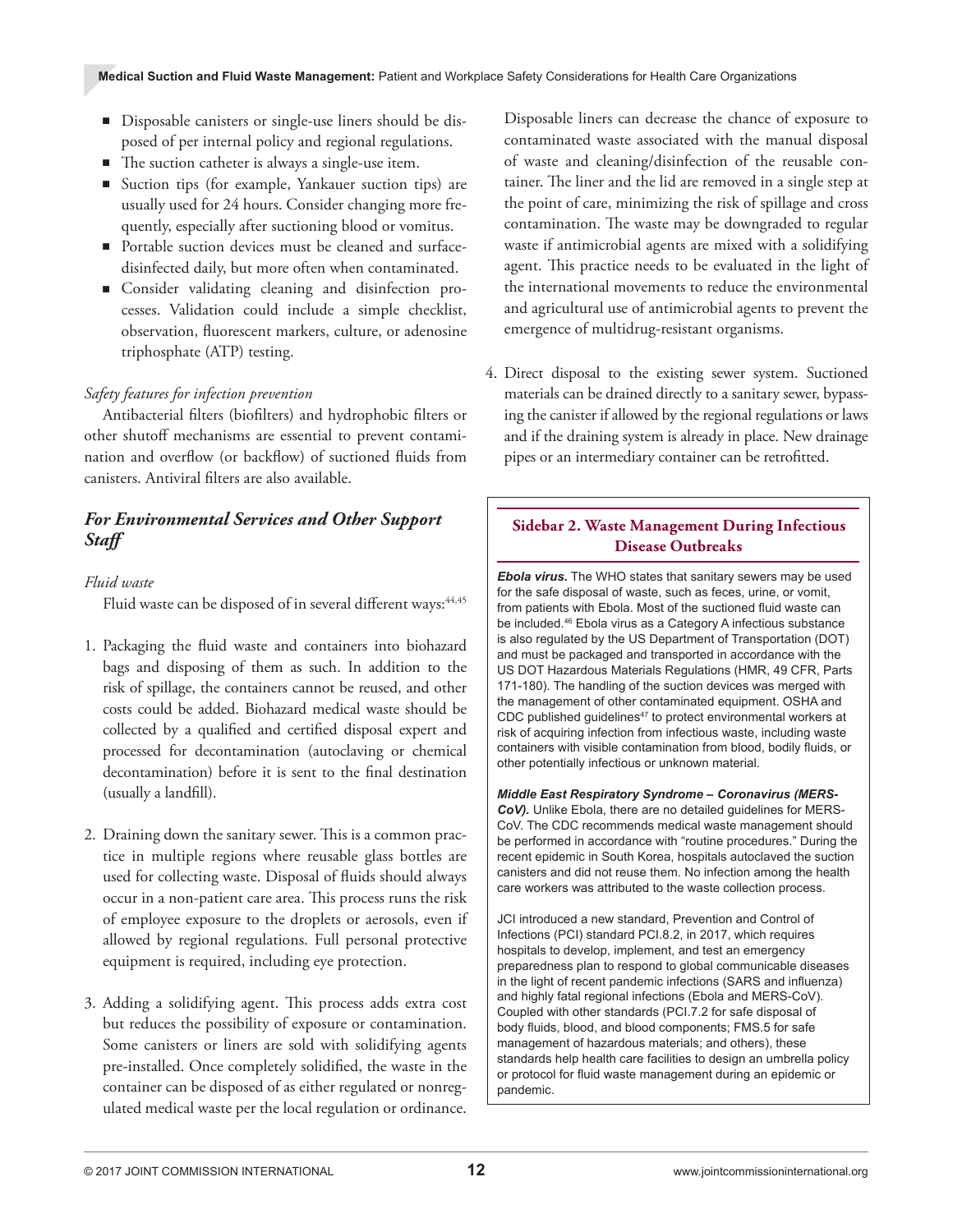#### *Personal competency and knowledge*

Education and training on safe handling of infectious and hazardous waste are critical to prevent cross contamination and healthcare-associated infection. This education and training should cover the following topics:

- Personal protective equipment including eye protection
- Prevention of cross contamination
- Hand hygiene
- Safe collection and handling of body fluids
- Safe practice for fluid disposal and storage
- Knowledge of central versus portable suction system
- Knowledge of reusable canisters, liners, solidifying agents, and other suction items
- Workflow between soiled and clean areas
- Proper disposal of contaminated equipment
- Properly managing a spill

# *For Facility and Engineering Staff*

If the facility is equipped with a central vacuum pump, a free-standing or portable suction device needs to be available for all patient care areas in case of pump malfunction. The backup portable device assigned to the emergency department or operating theater or attached to an emergency cart needs to be monitored for appropriate function and the results documented.48

The entire suction system needs to be regularly monitored, and any malfunctions should be addressed immediately.<sup>49</sup> To avoid confusion, it is recommended to post a conversion chart for different vacuum scales in key areas and on the vacuum regulators if the facility uses more than one vacuum scale. The NFPA codes on medical gas and vacuum<sup>8</sup> provide standards for installing and maintaining the system.

# *For Purchasing*

#### *Evidence-based purchasing*

Evidence-based purchasing plays a key role in managing patient safety risks related to the use of medical equipment across a health care organization. JCI standards on Governance, Leadership, and Direction (GLD), GLD.7.1 and GLD.7.2, underscore the importance of safety and quality as factors in the decision-making process when purchasing critical patient care equipment. These standards require hospital leadership to make "decisions related to the purchase or use of resources—human and technical—with an understanding of the quality and safety implications of those decisions," including medical equipment choices. The hospital

leadership is to seek and use "data and information on the safety of the supply chain to protect patients and staff from unstable, contaminated, defective, and counterfeit supplies." Hospital leaders are urged to understand and identify "the significant risk points in supply chains," especially for critical patient care equipment.

A central vacuum pump system may be suitable for a new facility project or major renovation in terms of the scale and cost involved. NFPA codes on hospital medical gas and vacuum systems and ISO standards provide the current standards and codes.7,8 Safety, efficacy, efficiency, and environmental hazards must be the primary considerations when purchasing portable suction equipment and waste disposal mechanisms. Key components to be considered include the following:

- Conformance of the equipment with the international standards for efficacy needs to be assessed, considering the potentially serious adverse events arising from suboptimal function.
- Knowledge on the differences between reusable and non-reusable fluid collection systems should be shared among the stakeholders, including the topics discussed in the previous section.
- Infection prevention features. Form follows function, and some models are designed to make it easier to clean and disinfect by positioning controls flush with the external surface of the equipment. Pre-installed antimicrobial filter (biofilter) and a shut-off valve to prevent overflow (or backflow) are essential safety features (see above).
- Noise level management to minimize distraction and potential miscommunication during procedures.
- Safety from electric shock. Certain models have a safety feature against static electric shock as well.
- Weight. Health care worker injury from handling a heavy equipment is one of the most frequent work-related disabilities.
- Cost. The decision on purchasing reusable versus single-use or disposable systems must carefully analyze risks and benefits. The tangible array of cost factors includes the effect on staff workflow associated with collecting, transporting, cleaning/disinfecting reusable canisters or bottles; cost of container/liner; and expenses for disinfecting/sterilizing reusable apparatus. The non-tangible elements, which could require more detailed analysis, include the savings from the reduction in worker exposure to and infection from cross contamination.
- Fluid waste management is a major factor in purchasing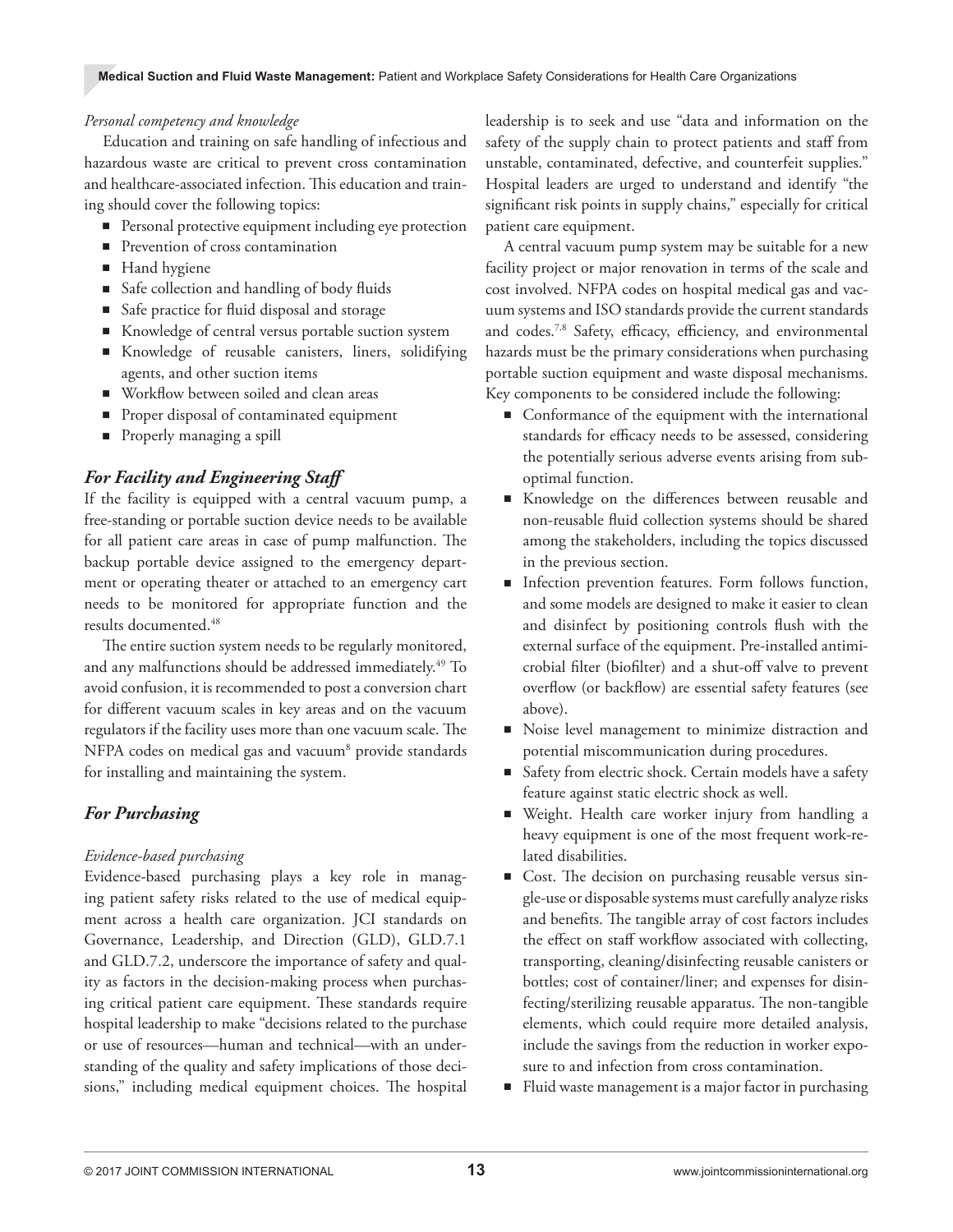decisions, especially for facilities performing a high volume of surgery or similar procedures.<sup>45</sup> The decision process may include a failure mode and effects analysis (FMEA) for risk, optimization for the facility, and thorough review of local law and regulations on waste disposal.

#### **CONCLUSION**

Medical suction and fluid collection activities are ubiquitous in health care organizations. As the technology advances and the complexity of procedures increases, the potential risks to patients, workers, and the environment are many, ranging from environmental contamination to infections to injuries to and other impacts on patients and workers.

While there remains a compelling need to collect and analyze more comprehensive international data on adverse events related to these activities and to develop global guidelines for safety, this paper provides some practical, evidence-based recommendations and checklists for staff in health care organizations around the world—leadership, clinicians, infection preventionists, purchasing staff, facilities managers and engineers, and environmental services staff—to better manage risks proactively when using medical suction equipment and collecting and disposing of medical waste.

#### **REFERENCES**

1. Airway suction equipment | Signal. National Health Service. Accessed March 17, 2017. [http://www.nrls.npsa.nhs.uk/resources/?EntryId45=94845](http://www.nrls.npsa.nhs.uk/resources/?EntryId45=94845 ) 2. Stryker Neptune Waste Management Systems: Updated FDA Safety Communication. Accessed March 17, 2017. [https://www.fda.gov/](https://www.fda.gov/MedicalDevices/Safety/AlertsandNotices/ucm322771.htm) [MedicalDevices/Safety/AlertsandNotices/ucm322771.htm](https://www.fda.gov/MedicalDevices/Safety/AlertsandNotices/ucm322771.htm)

3. Mathias JM. Safe options for suction canister waste. OR Manager. 2004 April; 20 (4). Accessed March 11, 2017. [http://www.ormanager.com/](http://www.ormanager.com/wpcontent/uploads/pdfx/002/ORMVol20No4SuctionWaste.pdf) [wpcontent/uploads/pdfx/002/ORMVol20No4SuctionWaste.pdf](http://www.ormanager.com/wpcontent/uploads/pdfx/002/ORMVol20No4SuctionWaste.pdf)

4. Safe management of wastes from health-care activities. WHO. 2014. Second edition. Chartier Y, Emamnuel J, Pieper U, et al. eds. Accessed March 11, 2017. [https://www.free-ebooks.net/ebook/Safe-Management-of-](https://www.free-ebooks.net/ebook/Safe-Management-of-Wastes-From-Health-Care-Activities/pdf?dl&previ)[Wastes-From-Health-Care-Activities/pdf?dl&preview](https://www.free-ebooks.net/ebook/Safe-Management-of-Wastes-From-Health-Care-Activities/pdf?dl&previ)

5. Hume J, Logan S, Kells CE. An improved suction apparatus for suprapubic cystotomy operations. *Amer J Surg.* 1916. 197–99.

6. Lamb W, Pursely D. The principles of vacuum and clinical application in the hospital Environment. Ohio Medical Corporation. 2014.

7. International Standard Organization. Medical Suction Equipment. ISO 10079-1, 10079-2, 10079-3. 2015.

8. National Fire Protection Association (NFPA). NFPA 99-25. Health Care Facilities Code. 2012.

9. Joint Commission International: *Joint Commission International Accreditation Standards for Hospitals*, Sixth Edition. Oak Brook, IL: Joint Commission Resources, 2017.

10. *To Err Is Human: Building a Safer Health System*. Kohn LT, Corrigan JM, and Donaldson M, eds. 1999. National Academy Press.

11. Carpenter A, Glenn L. Emergency suction equipment: barriers to use and effective interventions. *BMJ Qual Improv Report.* 2013; 2: doi:10.1136/ bmjquality.u200628. w364. Accessed March 17, 2017. [http://qir.bmj.com/](http://qir.bmj.com/content/2/1/u200628.w364.full) [content/2/1/u200628.w364.full](http://qir.bmj.com/content/2/1/u200628.w364.full)

12. Leape LL, Brennan TA, Laird N, et al. The Nature of Adverse Events in Hospitalized Patients—Results of the Harvard Medical Practice Study II *N Engl J Med.* 1991; 324:377–384.

13. Neptune Pre-Use Checklist—For use with Neptune 1 Silver and Neptune 2. Accessed March 17, 2017. [www.stryker.com/stellent/groups/](http://www.stryker.com/stellent/groups/public/documents/web_prod/148293.pdf) [public/documents/web\\_prod/148293.pdf](http://www.stryker.com/stellent/groups/public/documents/web_prod/148293.pdf)

14. Plum F, Dunning MF. Technics for minimizing trauma to the tracheobronchial tree after tracheostomy. *N Engl J Med.* 1956; 254:193–200.

15. Sackner MA, Landa JF. Pathogenesis and prevention of tracheobronchial damage with suction procedures. *Chest.* 1973; 64:284–290.

16. Maggiore SM, Lellouche F, et al. Prevention of Endotracheal Suctioning-induced Alveolar Derecruitment in Acute Lung Injury. *Am J Respir Crit Care Med.* Vol 167. 1215–1224, 2003.

17. Almgren B, Wickerts C-J, Heinonen E, et al. Side effects of endotracheal suction in pressure and volume controlled ventilation. *Chest*. 2004; 125 (3):1077–1080.

18. Pedersen CM, Rosendahl-Nielsen M, Hjermind J, et al. Endotracheal Suctioning of the adult intubated patient—What is the Evidence? *Intensive Crit Care Nurs.* 2009; 25 (1):21–30.

19. Czarnik RE, Stone KS, Everhart CC, et al. Differential effects of continuous versus intermittent suction on tracheal tissue. *Heart Lung.* 1991; 20:144–151.

20. Marx GF, Steen SN, Arkins RE et al. Endotracheal suction and death. *NY State J Med*.1968; 68:565–566.

21. AARC Clinical Practice Guideline. Nasotracheal Suctioning—2004 Revision & Update. *Respiratory Care*. 2004. 49 (9)1080–1084.

22. AARC Clinical Practice Guideline. Endotracheal Suctioning of Mechanically Ventilated Patients with Artificial Airways 2010. *Respiratory Care*. 2010. 55 (6) 758–764.

23. Cerfolio RJ, Varela G, Brunelli A. Digital and Smart Chest Drainage Systems to Monitor Air Leaks: The Birth of a New Era? *Thorac Surg Clin.*  20 (2010) 413–420.

24. Pompli C, Detterbeck F, Papagiannopoulos K, et al. Multicenter International Randomized Comparison of Objective and Subjective Outcomes Between Electronic and Traditional Chest Drainage Systems. *Ann Thorac Surg.* 2014; 98:490–7.

25. MAUDE FDA adverse event report. Accessed March 17, 2017. [https://](https://www.accessdata.fda.gov/scripts/cdrh/cfdocs/cfmaude/detail.cfm?mdrfoi__id=1762195) [www.accessdata.fda.gov/scripts/cdrh/cfdocs/cfmaude/detail.cfm?mdrfoi\\_\\_](https://www.accessdata.fda.gov/scripts/cdrh/cfdocs/cfmaude/detail.cfm?mdrfoi__id=1762195) [id=1762195](https://www.accessdata.fda.gov/scripts/cdrh/cfdocs/cfmaude/detail.cfm?mdrfoi__id=1762195)

26. Agrawal D, Ang KL, Mittal T. Mitral valve injury by cardiotomy suction during aortic valve replacement—a near miss. *Interactive CardioVascular and Thoracic Surgery.* 7 (2008) 136–137.

27. Are there guidelines for anesthesia suction? Paulsen WA. Anesthesia Patient Safety Foundation. Accessed December 11, 2017. [http://www.apsf.](http://www.apsf.org/newsletters/html/2015/February/ltr02-suction.htm) [org/newsletters/html/2015/February/ltr02-suction.htm](http://www.apsf.org/newsletters/html/2015/February/ltr02-suction.htm)

28. Crane L Et al. Outbreak of Pseudomonas paucimobilis in an intensive care facility. *JAMA.* 246:985, 1981.

29. Cross AS, Roup B. Role of respiratory assistance devices in endemic nosocomial pneumonia. *Am J Med.* 1981 Mar;70(3):681–5.

30. Pillay T, Pillay DG, Adhikari et al. An outbreak of neonatal infection with Acinetobacter linked to contaminated suction catheters. *J Hosp lnfect.*  (I999) 43: 299–304.

31. Snitkin ES, Zelazny AM, Thomas PJ Et al. Tracking a Hospital Outbreak of Carbapenem-Resistant Klebsiella pneumoniae with Whole-Genome Sequencing. *Sci Transl Med.* 4, 148ra116 (2012).

32. Kaye K., Marchaim D., Smialowicz C, et al. Suction Regulators: A Potential Vector for Hospital‐Acquired Pathogens. *Infect Control Hosp Epidemiol.* 2010; 31 (7):772–774.

33. Sole ML, Poalillo FE, Byers JF, et al. Bacterial growth in secretions and on suctioning equipment on orally intubated patients: A pilot study. *Amer J Crit Care.* 2002; 11:141–149.

34. Scalia MJ. R*educing the HAI Risk Attributable to Hospital Suction Canisters: An Evidence Based Approach*. Accessed March 17, 2017. [https://www.](https://www.boehringerlabs.com/wp-content/uploads/2017/04/0000120.pdf) [boehringerlabs.com/wp-content/uploads/2017/04/0000120.pdf](https://www.boehringerlabs.com/wp-content/uploads/2017/04/0000120.pdf)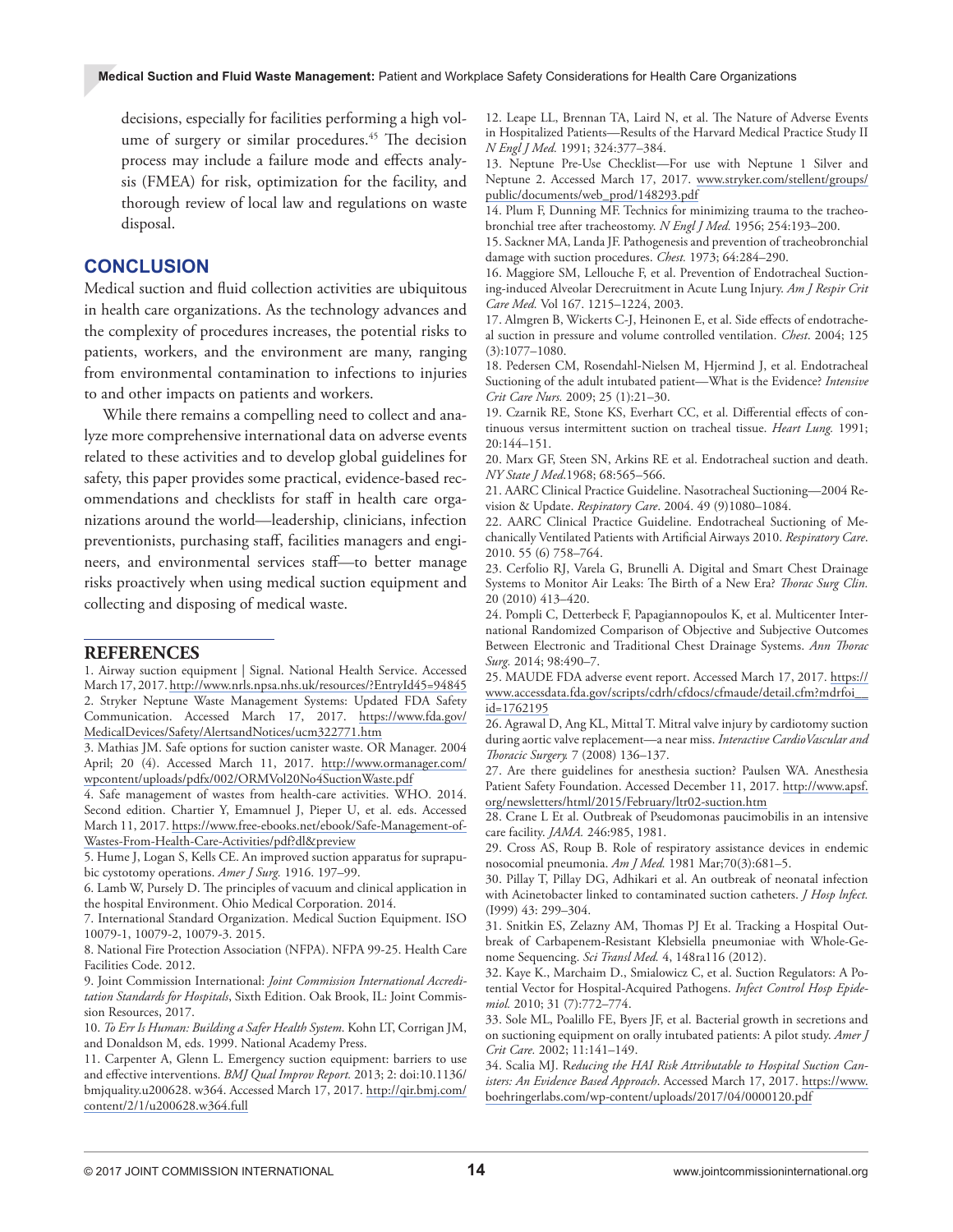#### **Medical Suction and Fluid Waste Management:** Patient and Workplace Safety Considerations for Health Care Organizations

35. Maragakis L, Cosgrove SE, Song X, et al. An Outbreak of Multidrug-Resistant Acinetobacter baumannii Associated with Pulsatile Lavage Wound Treatment *JAMA.* 2004;292(24):3006–3011.

36. Hannah J, Craddock S. Frequency of Changing Suction Canisters and Suction Tubing. A descriptive study. *Gastroenterol Nurs*. 2007;30 (5):332– 336.

37. Yong Z1, Gang X, Guanxing W, et al. Medical waste management in China: a case study of Nanjing. *Waste Manag.* 2009 Apr;29(4):1376–82. Accessed March 17, 2017. doi: 10.1016/j.wasman.2008.10.023. Epub 2009 Jan 20.

38. Kumar R,1 Shaikh BT, Somrongthong R. Practices and challenges of infectious waste management: A qualitative descriptive study from tertiary care hospitals in Pakistan. *Pak J Med Sci.* 2015; 31(4): 795–798.

39. Preparing a Waste Management Plan. European Commission. Directorate-General Environment. A methodological guidance note. Accessed March 17, 2017. [http://ec.europa.eu/environment/waste/plans/](http://ec.europa.eu/environment/waste/plans/pdf/2012_guidance_note.pdf) [pdf/2012\\_guidance\\_note.pdf](http://ec.europa.eu/environment/waste/plans/pdf/2012_guidance_note.pdf)

40. Guidelines for Environmental Infection Control in Health-Care Facilities. CDC. 2003;52(RR10):1-42. Accessed March 17, 2017. [https://www.](https://www.cdc.gov/mmwr/preview/mmwrhtml/rr5210a1.htm) [cdc.gov/mmwr/preview/mmwrhtml/rr5210a1.htm](https://www.cdc.gov/mmwr/preview/mmwrhtml/rr5210a1.htm)

41. Carroll P. Clinical Concepts in Medical Suction: Infection Control for Vacuum Regulators. Accessed March 17, 2017. [http://www.ohiomedical.](http://www.ohiomedical.com/publications/Infection%20Control%20for%20Vacuum%20Regulators%20White%20Pa) [com/publications/Infection%20Control%20for%20Vacuum%20](http://www.ohiomedical.com/publications/Infection%20Control%20for%20Vacuum%20Regulators%20White%20Pa) [Regulators%20White%20Paper%20255516%20Final.pdf](http://www.ohiomedical.com/publications/Infection%20Control%20for%20Vacuum%20Regulators%20White%20Pa)

42. Finney d, Lamb B. Cleaning and disinfection of vacuum regulators. Accessed Dec 11, 2016. [http://www.ohiomedical.com/inc/255524%20](http://www.ohiomedical.com/inc/255524%20Cleaning%20and%20Disinfection%20of%20Vacuum%20Regulators%20R) [Cleaning%20and%20Disinfection%20of%20Vacuum%20Regulators%20](http://www.ohiomedical.com/inc/255524%20Cleaning%20and%20Disinfection%20of%20Vacuum%20Regulators%20R) [Rev%201.pdf](http://www.ohiomedical.com/inc/255524%20Cleaning%20and%20Disinfection%20of%20Vacuum%20Regulators%20R)

43. Centers for Disease Control and Prevention. Guideline for Disinfection and Sterilization in Healthcare Facilities (2008). Healthcare Infection Control Practices Advisory Committee. Accessed March 17, 2017. [http://www.](http://www.cdc.gov/hicpac/Disinfection_Sterilization/acknowledg.html) [cdc.gov/hicpac/Disinfection\\_Sterilization/acknowledg.html](http://www.cdc.gov/hicpac/Disinfection_Sterilization/acknowledg.html)

44. Goodrich RE. Suction waste management in hospitals and nursing homes. *J Environ Health.* 1989; 51:212–215.

45. Fluid management systems in the OR. Greening the OR. Implementation module. Accessed March 17, 2017. [https://practicegreenhealth.org/](https://practicegreenhealth.org/sites/default/files/upload-files/gorimpmod-fluidman_r6_web.pdf) [sites/default/files/upload-files/gorimpmod-fluidman\\_r6\\_web.pdf](https://practicegreenhealth.org/sites/default/files/upload-files/gorimpmod-fluidman_r6_web.pdf)

46. Ebola outbreak Alert and response operations. Infection prevention and control guidance for care of patients in health-care settings, with focus on Ebola. Interim guidance. WHO. Accessed March 17, 2017. [http://www.](http://www.who.int/csr/resources/publications/ebola/filovirus_infection_control/en/) [who.int/csr/resources/publications/ebola/filovirus\\_infection\\_control/en/](http://www.who.int/csr/resources/publications/ebola/filovirus_infection_control/en/).

47. CDC. Ebola (Ebola Virus Disease). Accessed March 17, 2017. [https://](https://www.cdc.gov/vhf/ebola/) [www.cdc.gov/vhf/ebola/](https://www.cdc.gov/vhf/ebola/)

48. Quality standards for cardiopulmonary resuscitation practice and training. Acute care–equipment and drug lists. Resuscitation Council (UK) Accessed May 9, 2017. [https://www.resus.org.uk/quality-standards/acute](https://www.resus.org.uk/quality-standards/acute-care-equipment-and-drug-lists/)[care-equipment-and-drug-lists/](https://www.resus.org.uk/quality-standards/acute-care-equipment-and-drug-lists/)

49. Adverse Events in the District of Columbia. Annual Report. ECRI Institute. December 2008. Accessed March 17, 2017. [https://doh.dc.gov/sites/](https://doh.dc.gov/sites/default/files/dc/sites/doh/publication/attachments/2008.pdf) [default/files/dc/sites/doh/publication/attachments/2008.pdf](https://doh.dc.gov/sites/default/files/dc/sites/doh/publication/attachments/2008.pdf)

50. Boothroyd AE, Murthy BVS, Darbyshire A, et al. Endotracheal suctioning causes right upper lobe collapse in intubated children. *Acta Paediatr.*  1996. 85:1422–1425.